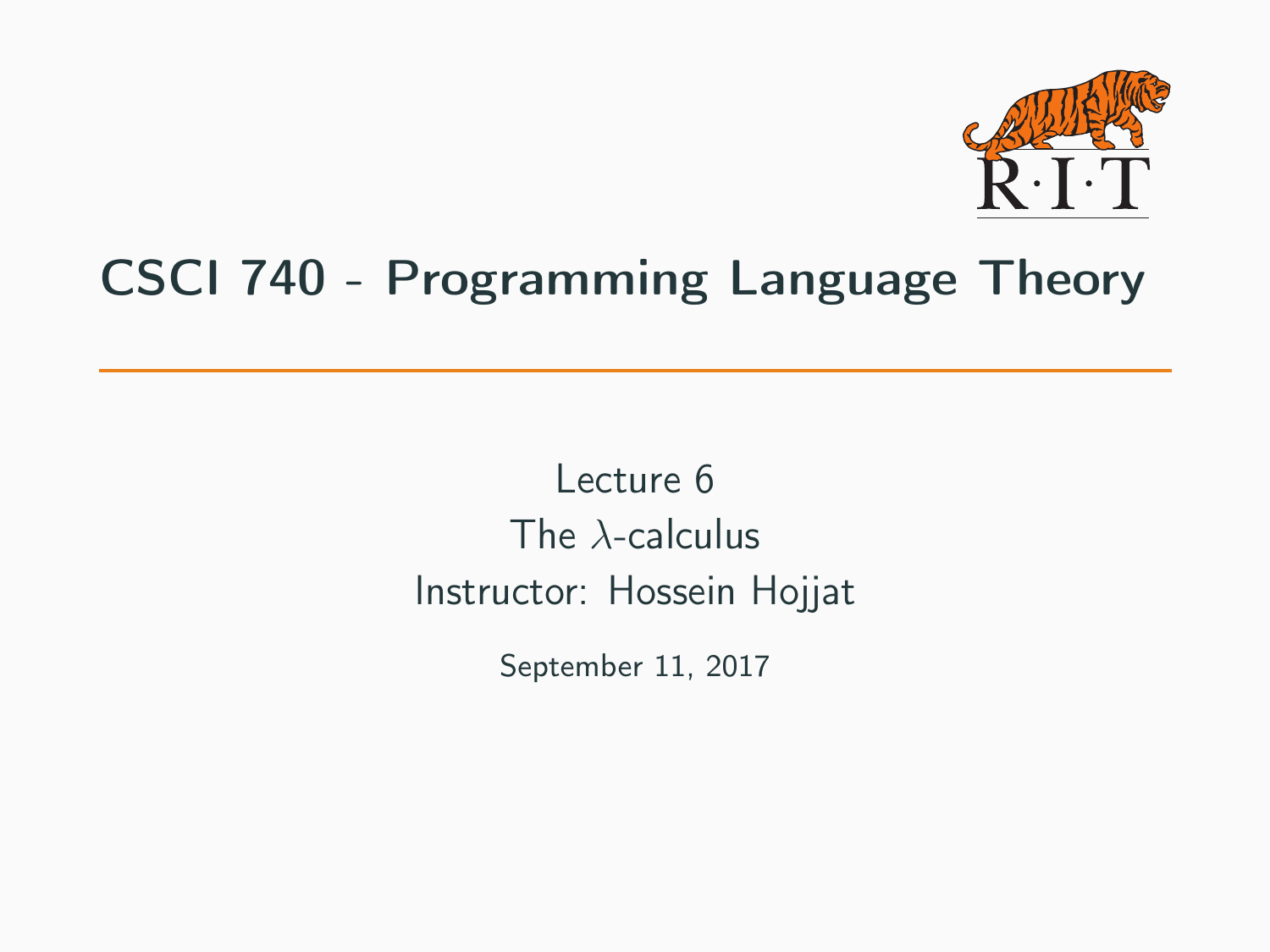## Programming Language Features

Many features in programming languages are not essential: they are for convenience

| • Multi-argument functions<br>• Use Currying   | def $f(x, y, z)$                   |
|------------------------------------------------|------------------------------------|
| $\bullet$ Loops<br>• Use recursion             | while $(x == y)$<br>$\{ \ldots \}$ |
| • Side effects<br>• Use functional programming | var $(x = 1)$                      |

• What languages features are really necessary?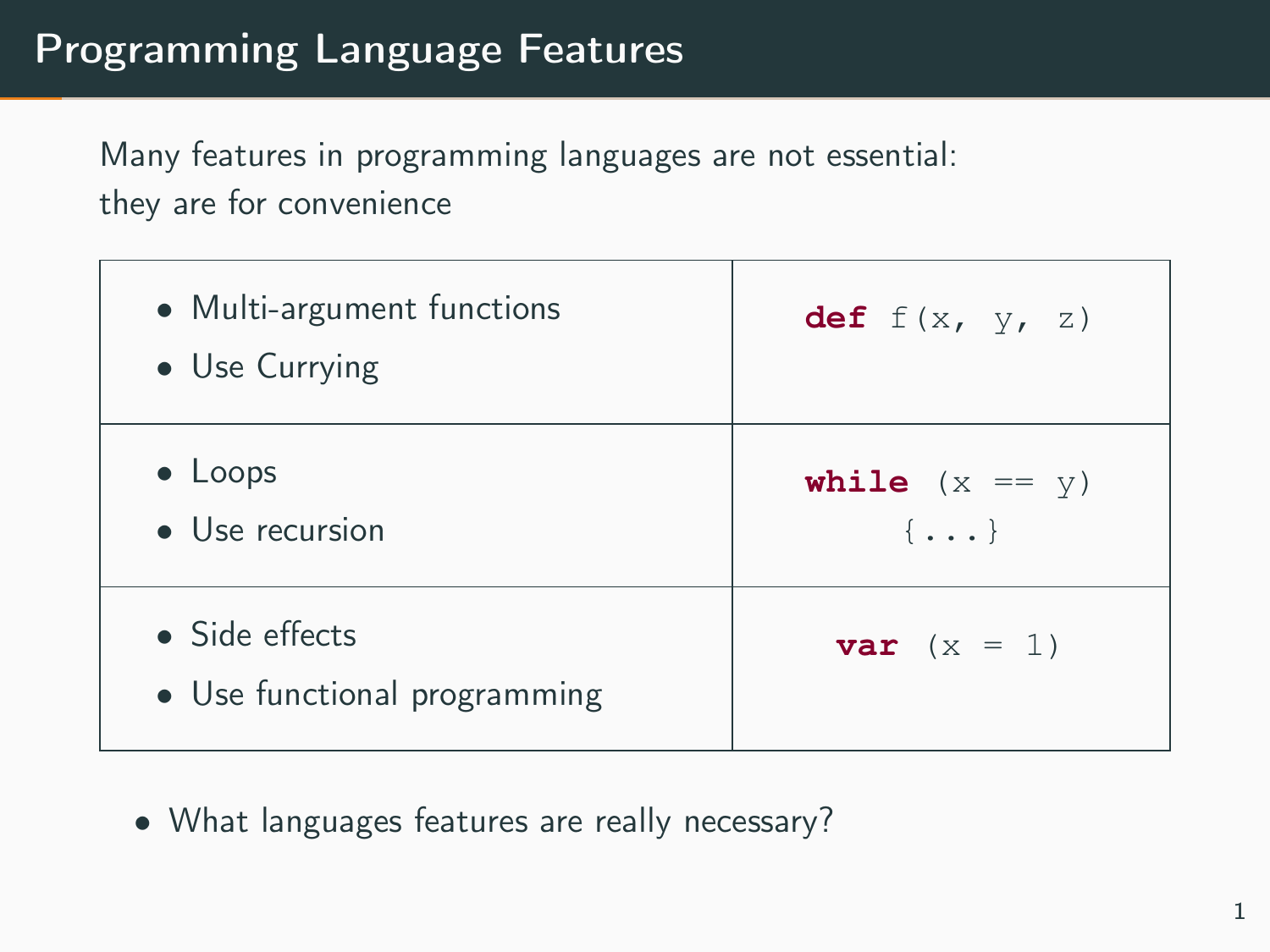## Core Language

- Goal: Come up with a "core" language
	- As small as possible
	- Still Turing complete
- Gives an opportunity of studying important language features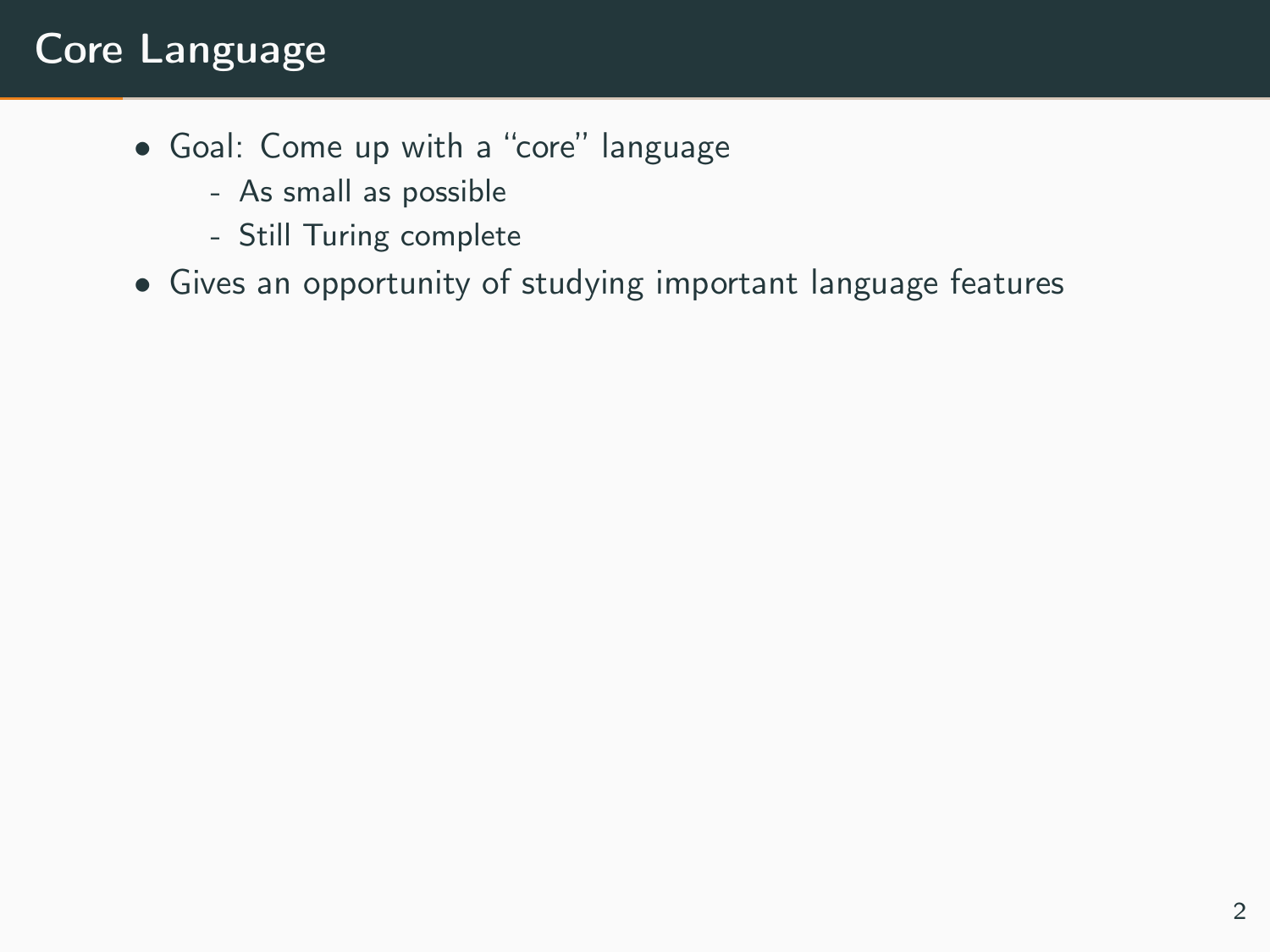## Core Language

- Goal: Come up with a "core" language
	- As small as possible
	- Still Turing complete
- Gives an opportunity of studying important language features

#### λ-calculus

- Peter J Landin (1960s):  $\lambda$ -calculus can be used to model a complex programming language
- A programming language is nothing more than  $\lambda$ -calculus plus some syntactic sugar
- "A Correspondence Between ALGOL 60 and Church's Lambda-Notation"(1965)
- "The Next 700 Programming Languages"(1966)
- $\lambda$ -calculus plays a similar role for PL research as Turing machines do for computability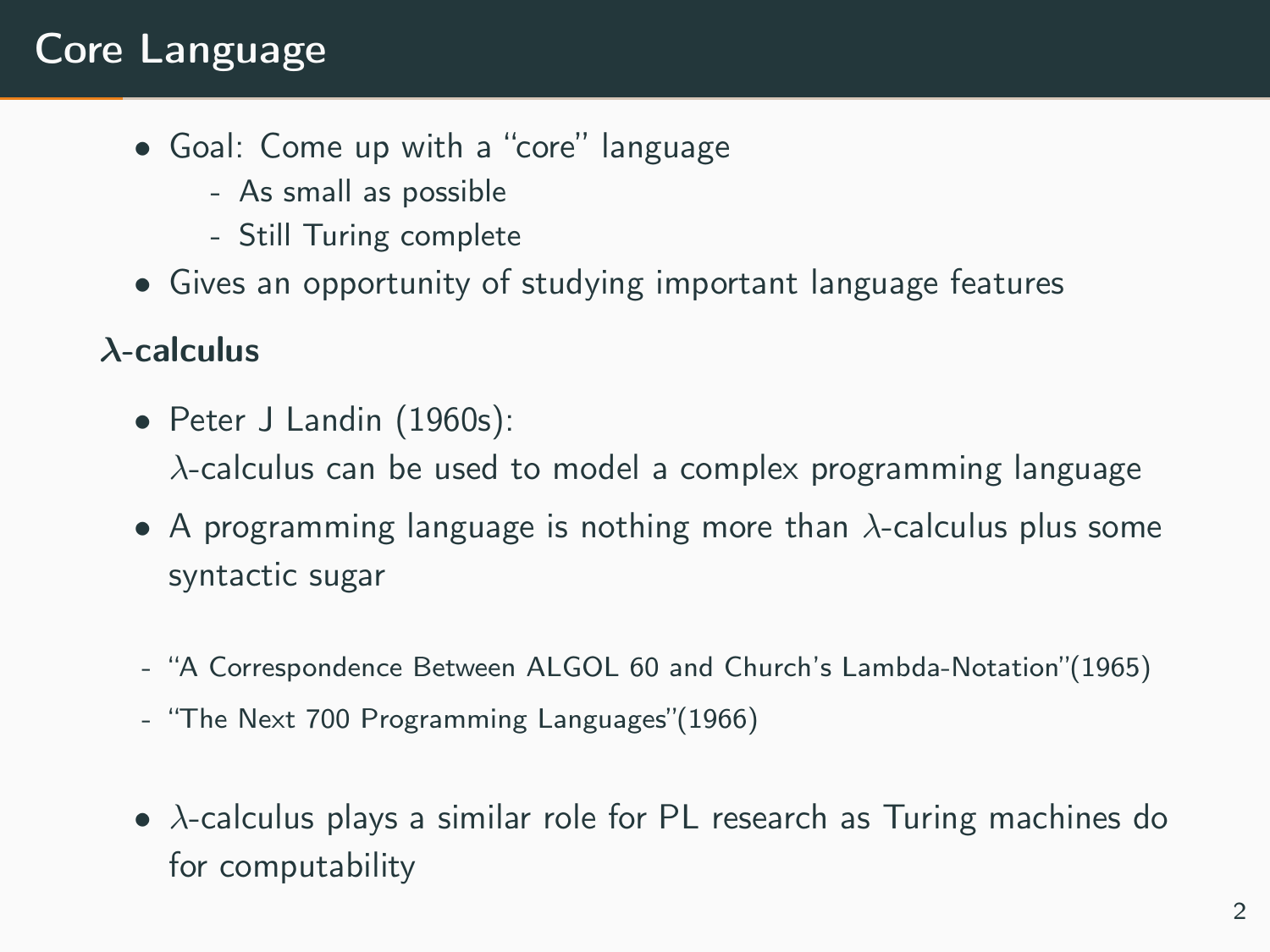## Lambda Expressions

• A  $\lambda$ -calculus expression is defined as

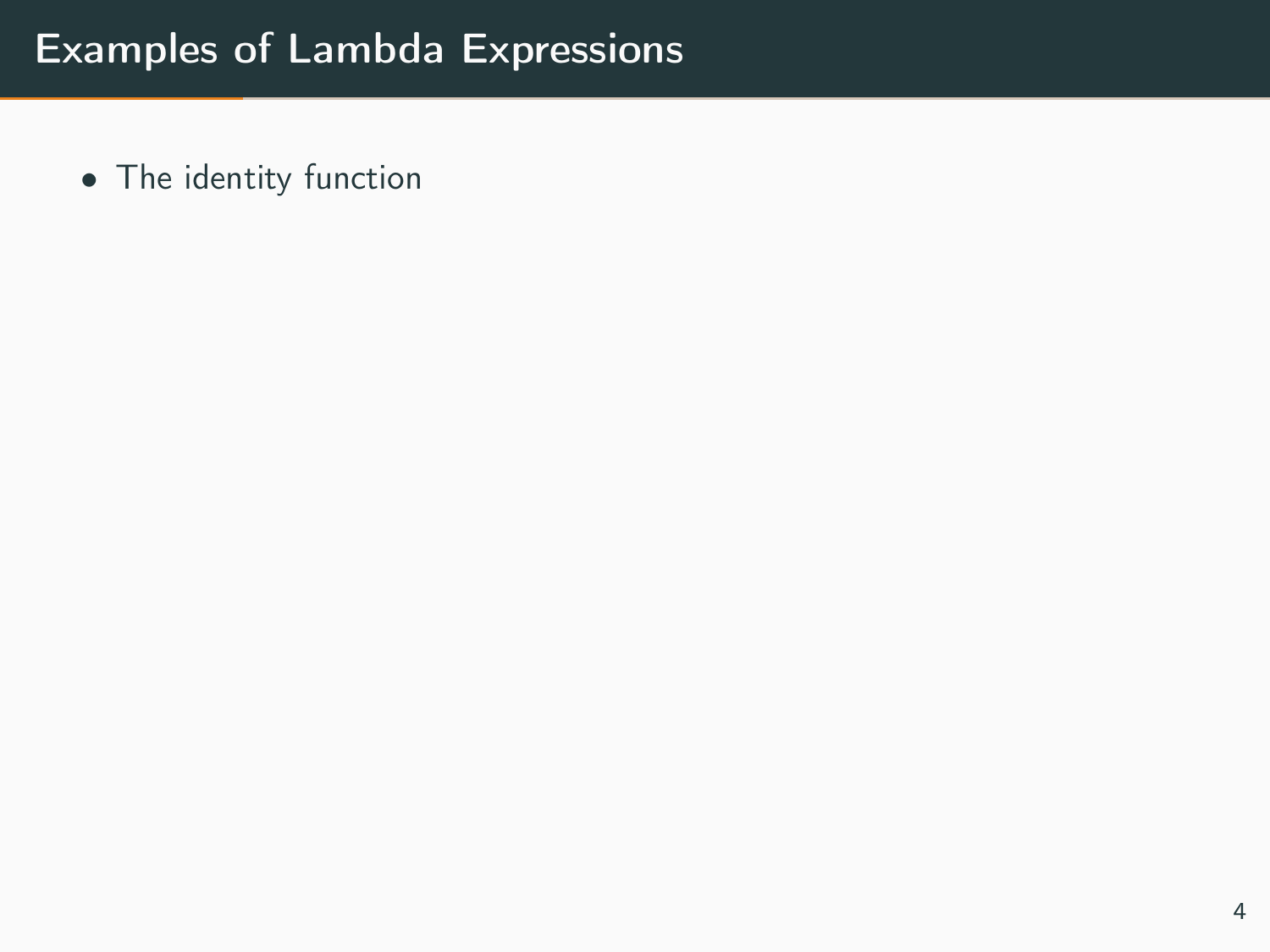$\lambda x.x$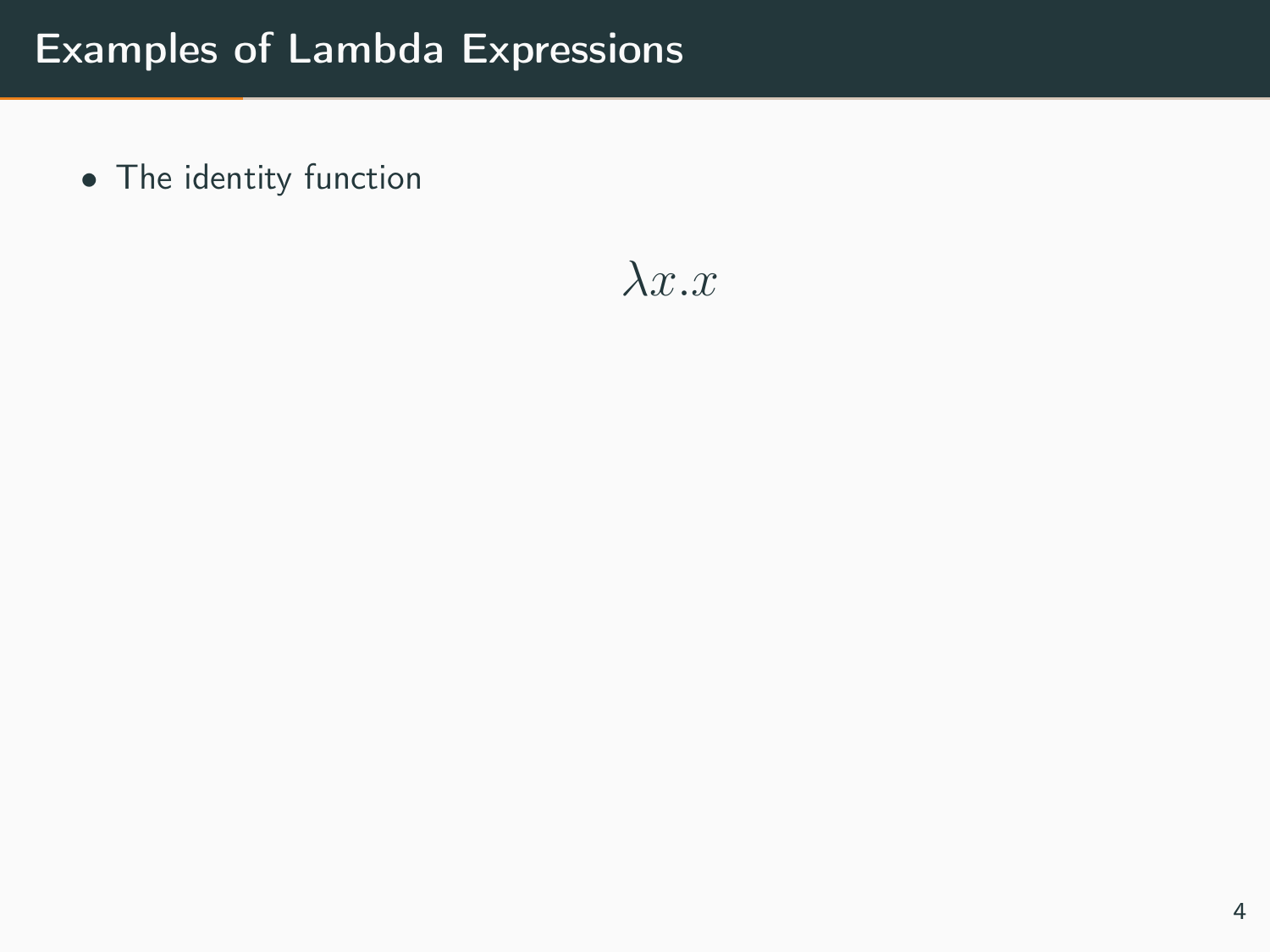$\lambda x.x$ 

• Function that takes two other functions and produces their composition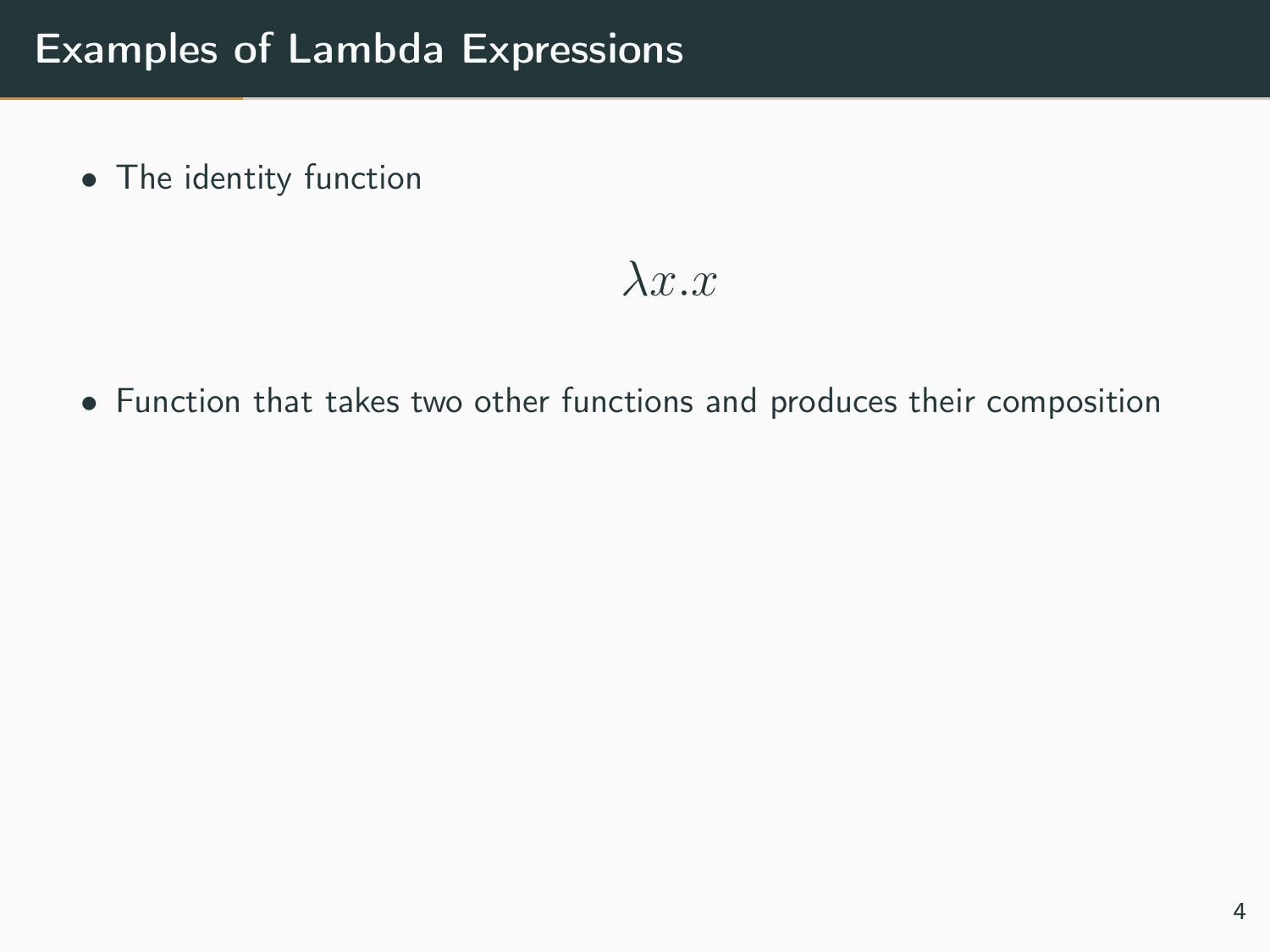$\lambda x.x$ 

• Function that takes two other functions and produces their composition

 $\lambda f.\lambda g.(f \ g)$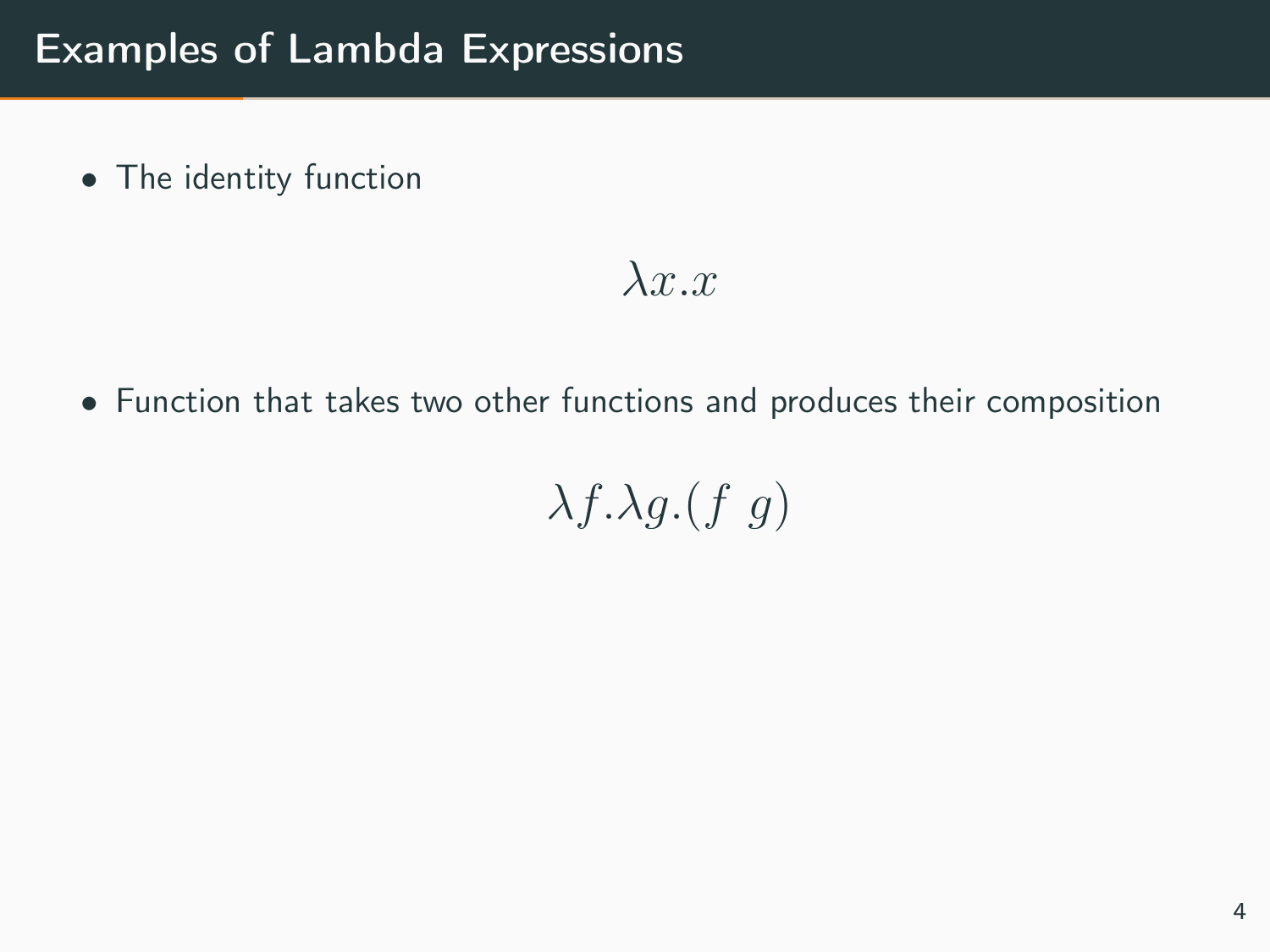$\lambda x.x$ 

• Function that takes two other functions and produces their composition

$$
\lambda f.\lambda g.(f\ g)
$$

• Function that flips the order of two arguments that are passed to a function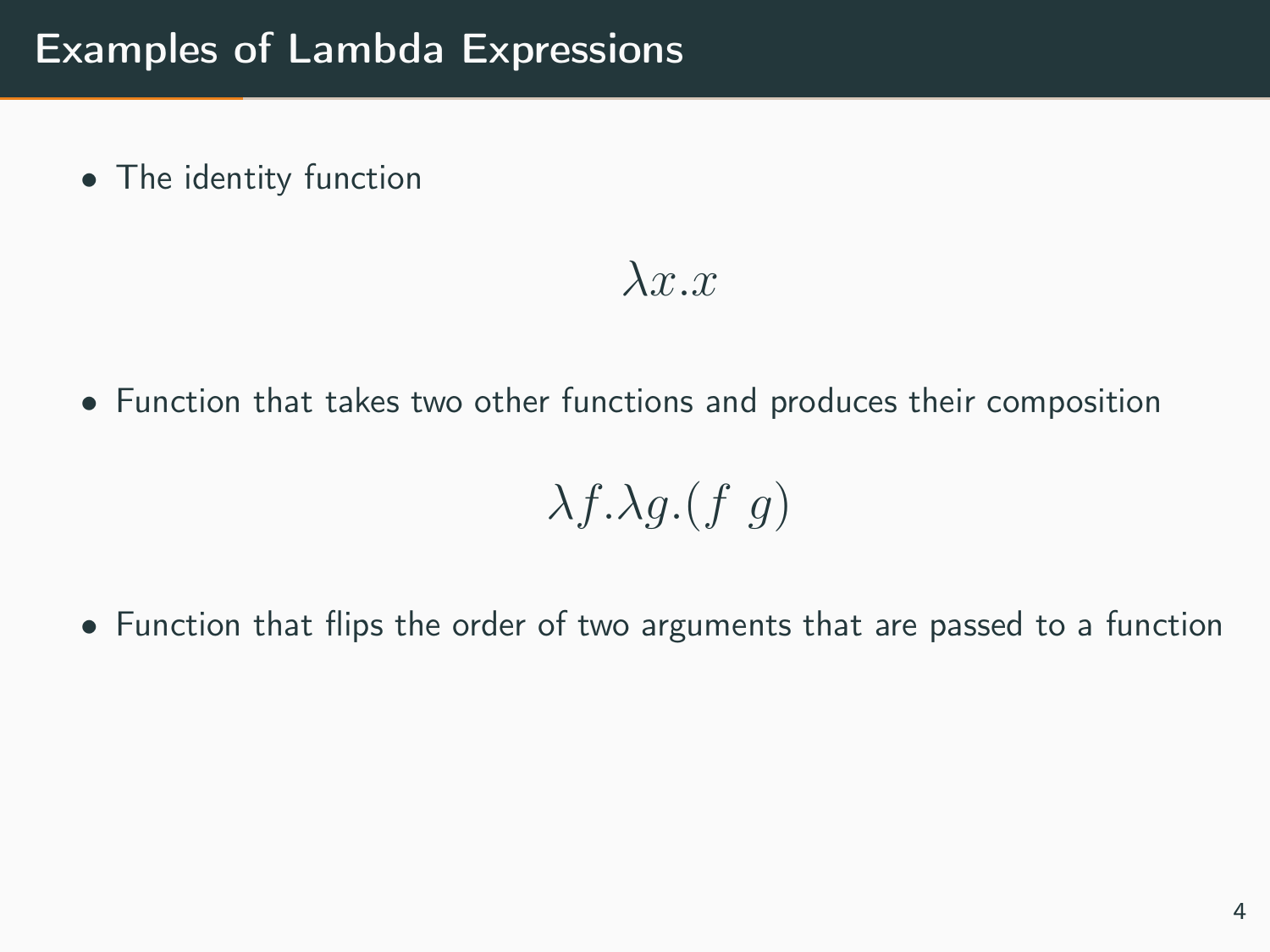$\lambda x.x$ 

• Function that takes two other functions and produces their composition

$$
\lambda f.\lambda g.(f\ g)
$$

• Function that flips the order of two arguments that are passed to a function

$$
\lambda f. \lambda x. \lambda y. (f y x)
$$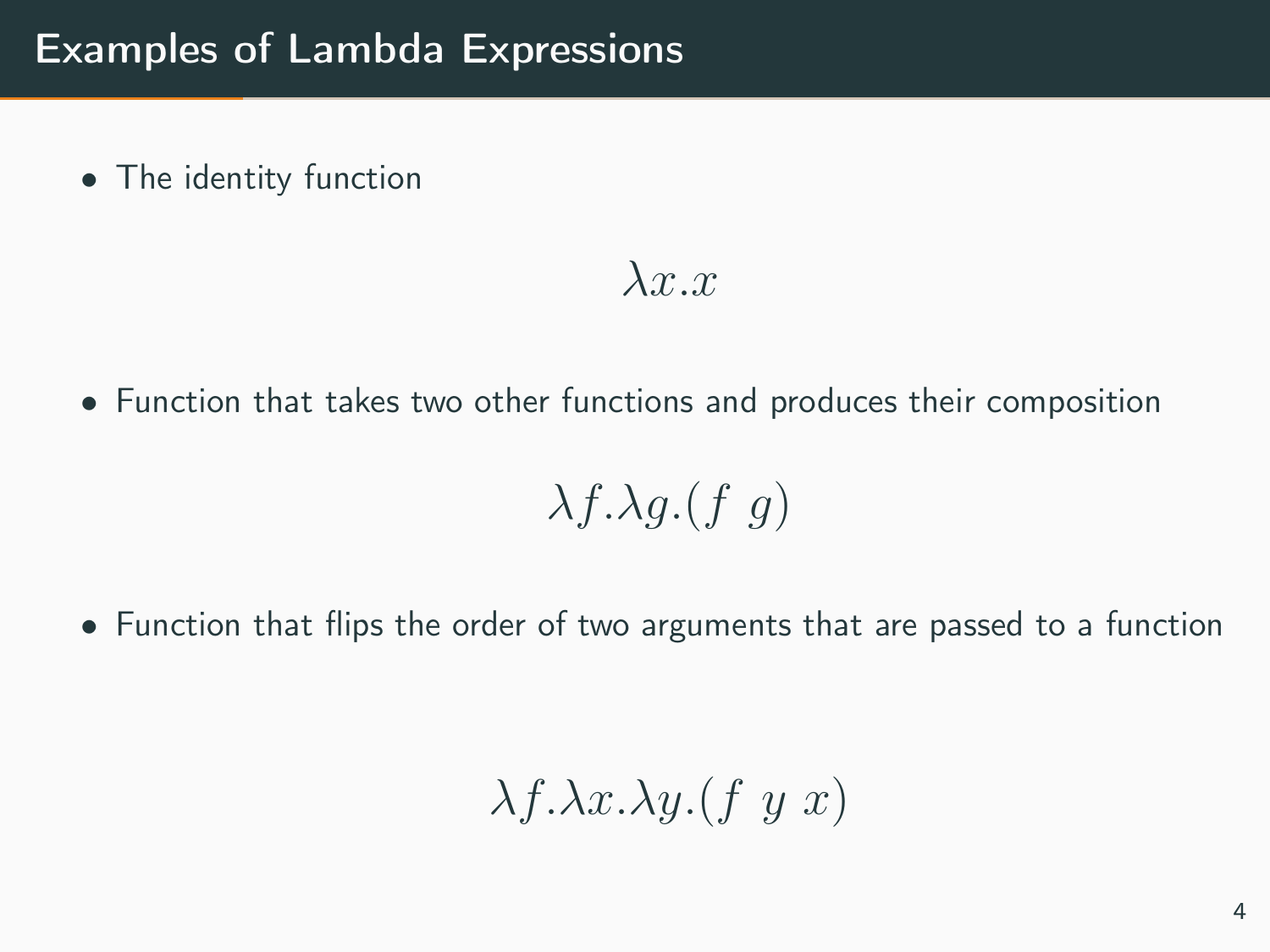## Multiple Arguments

- $\lambda$ -calculus provides no built-in support for multi-argument functions
- Do we need an extension  $\lambda(x_1 \cdots x_n)$  e to support multiple arguments?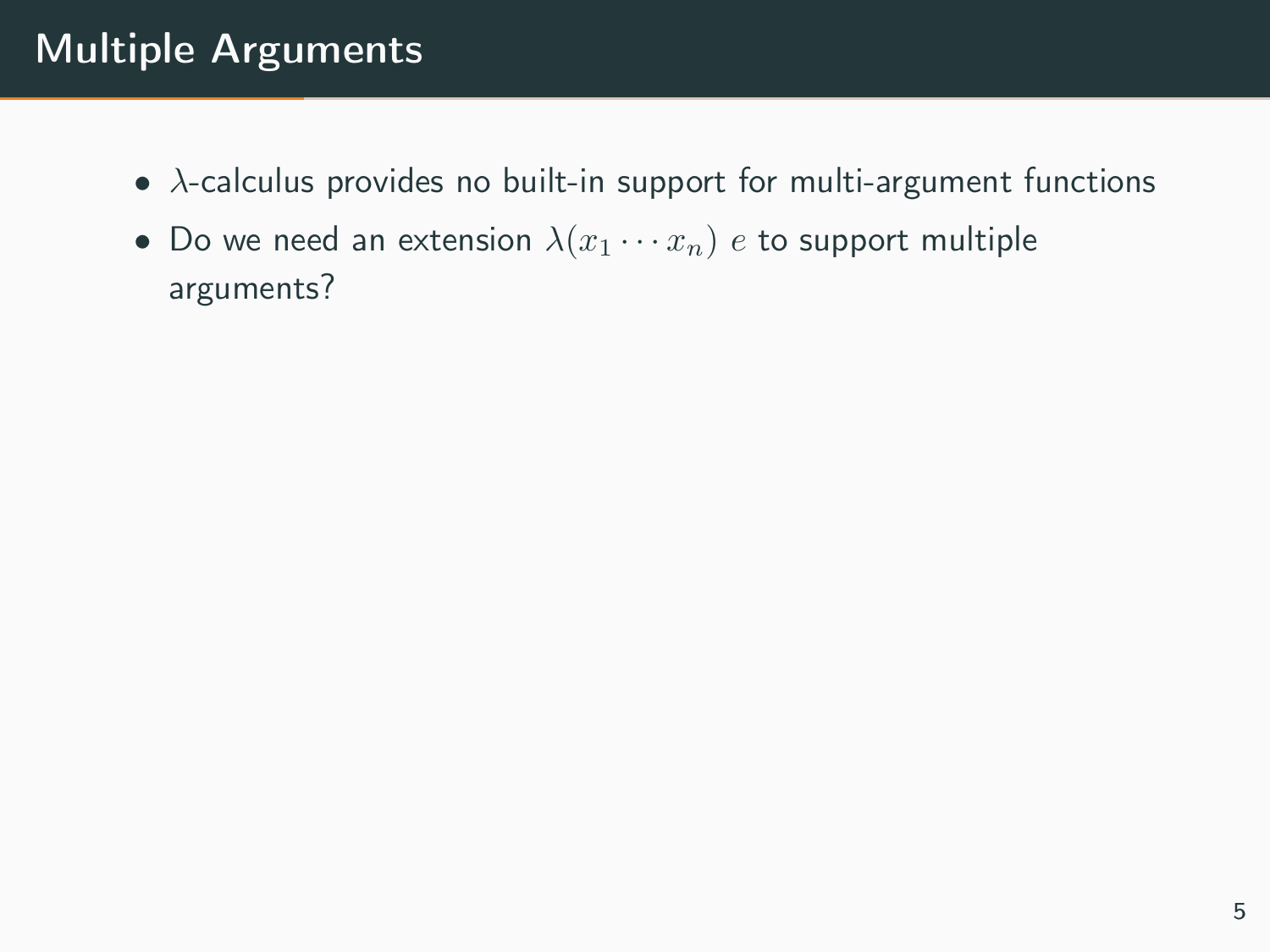## Multiple Arguments

- $\lambda$ -calculus provides no built-in support for multi-argument functions
- Do we need an extension  $\lambda(x_1 \cdots x_n)$  e to support multiple arguments?
- Currying: reducing a function with multiple arguments to functions with a single argument

$$
(\lambda(x_1 \cdots x_n) e) \Rightarrow (\lambda x_1(\lambda \cdots (\lambda x_n e) \cdots)
$$

#### Example.

- Consider the function  $\lambda(x, y) \cdot (x, y)$
- Curried form:  $f = \lambda x.\lambda y.(x \ y)$
- $g = (f \lambda x.x)$  is a function that takes a single argument and applies identity to it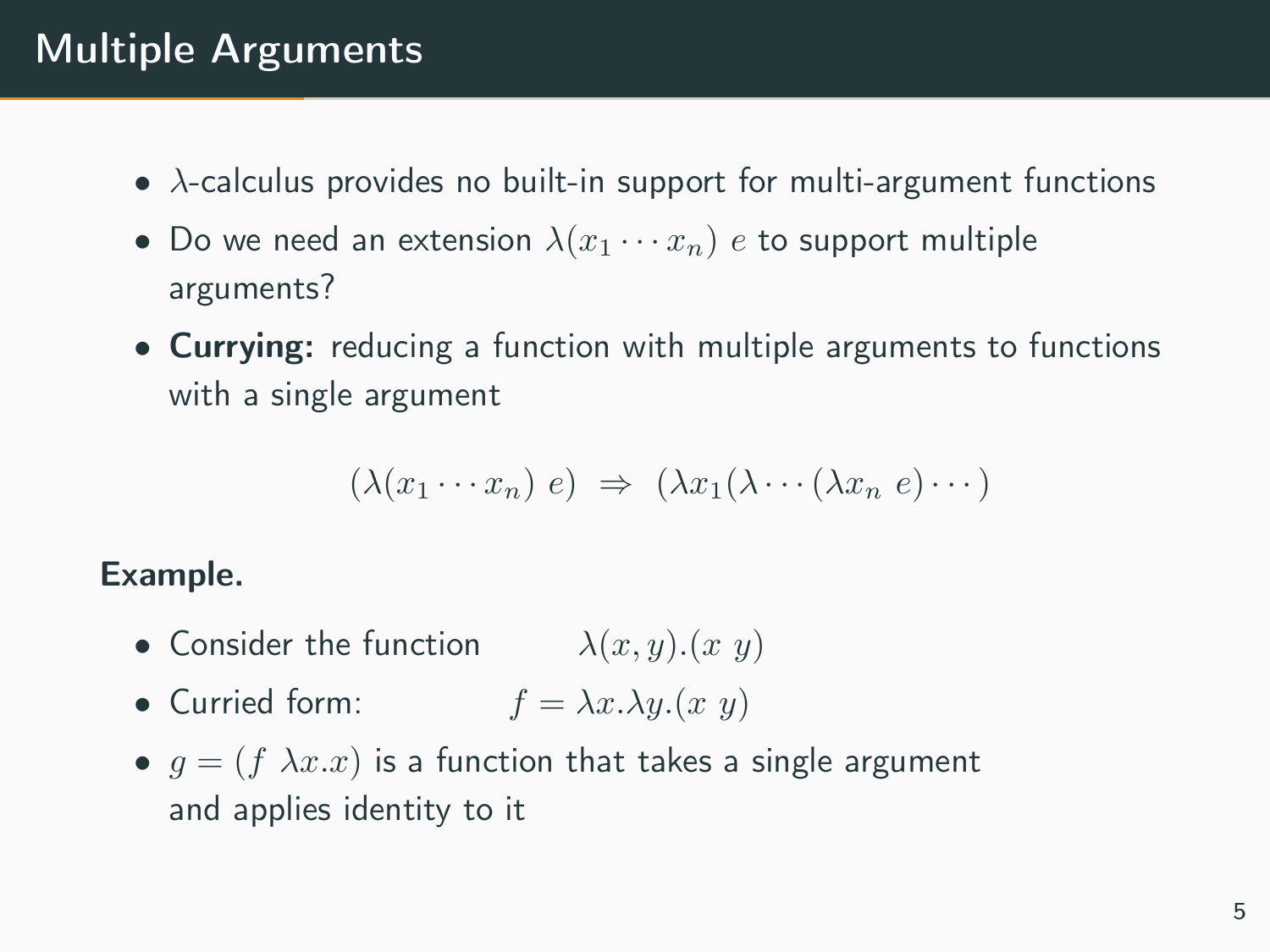- Scope of a variable:
	- portion of program where the identifier is accessible
- An abstraction  $\lambda x.e$  binds the variable x in e
	- $e$  is the scope of  $x$
	- x is bound in  $\lambda x e$
- $\lambda$ -calculus uses static scoping
	- Scope of variable is fixed at compile-time to the smallest block containing the variable declaration
- $(\lambda x.x (\lambda x.x)) z$ 
	- Rightmost  $x$  refers to the second binding
	- Takes its argument and applies it to the identity function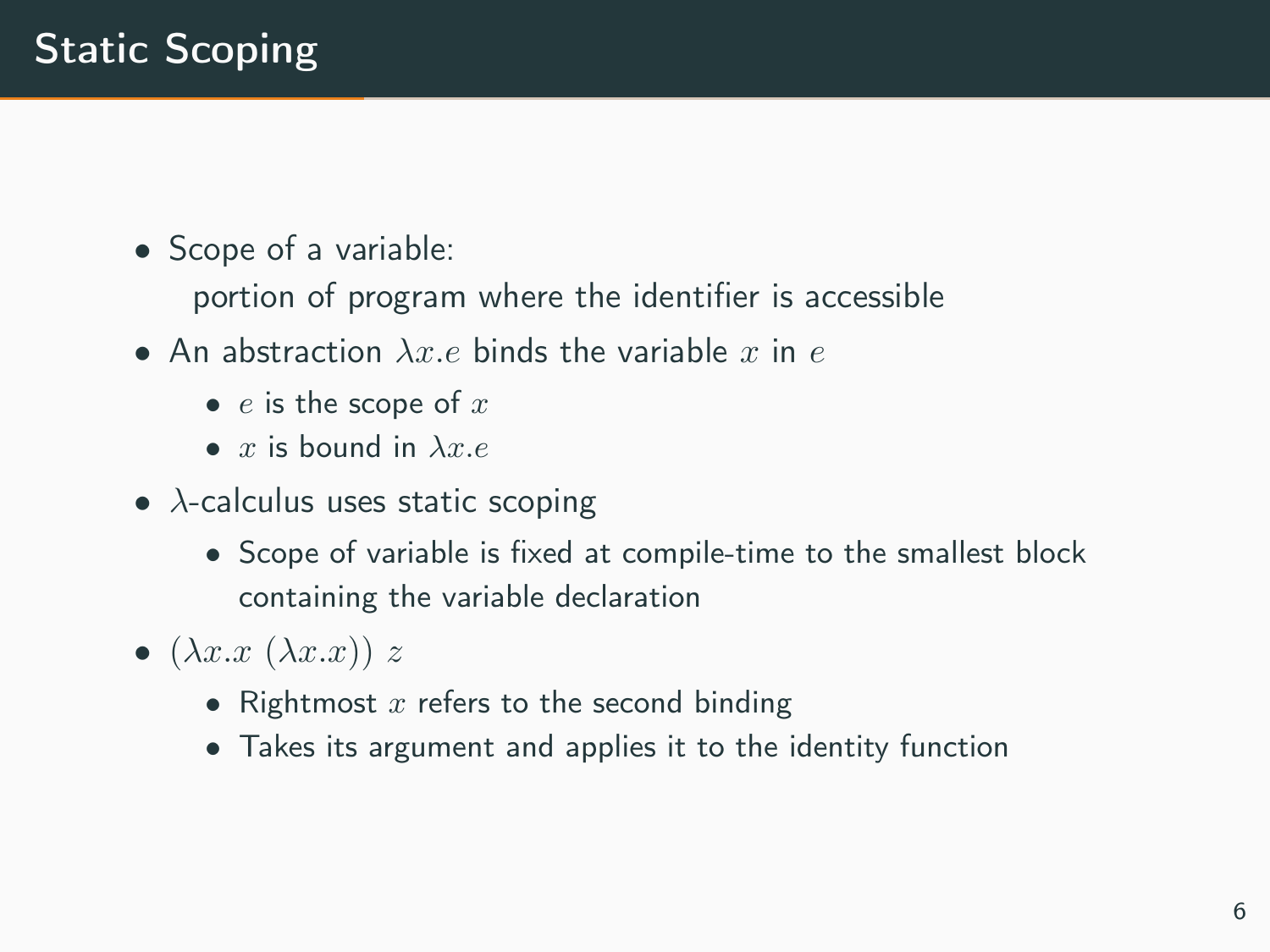## Free and Bound Variables



- Occurrences of  $x$  in the body  $e$  are bound
- Nonbound variable occurrences are called free

Free Variables

$$
FV(x) = \{x\}
$$
  
\n
$$
FV(e_1 e_2) = FV(e_1) \cup FV(e_2)
$$
  
\n
$$
FV(\lambda x.e) = FV(e) - \{x\}
$$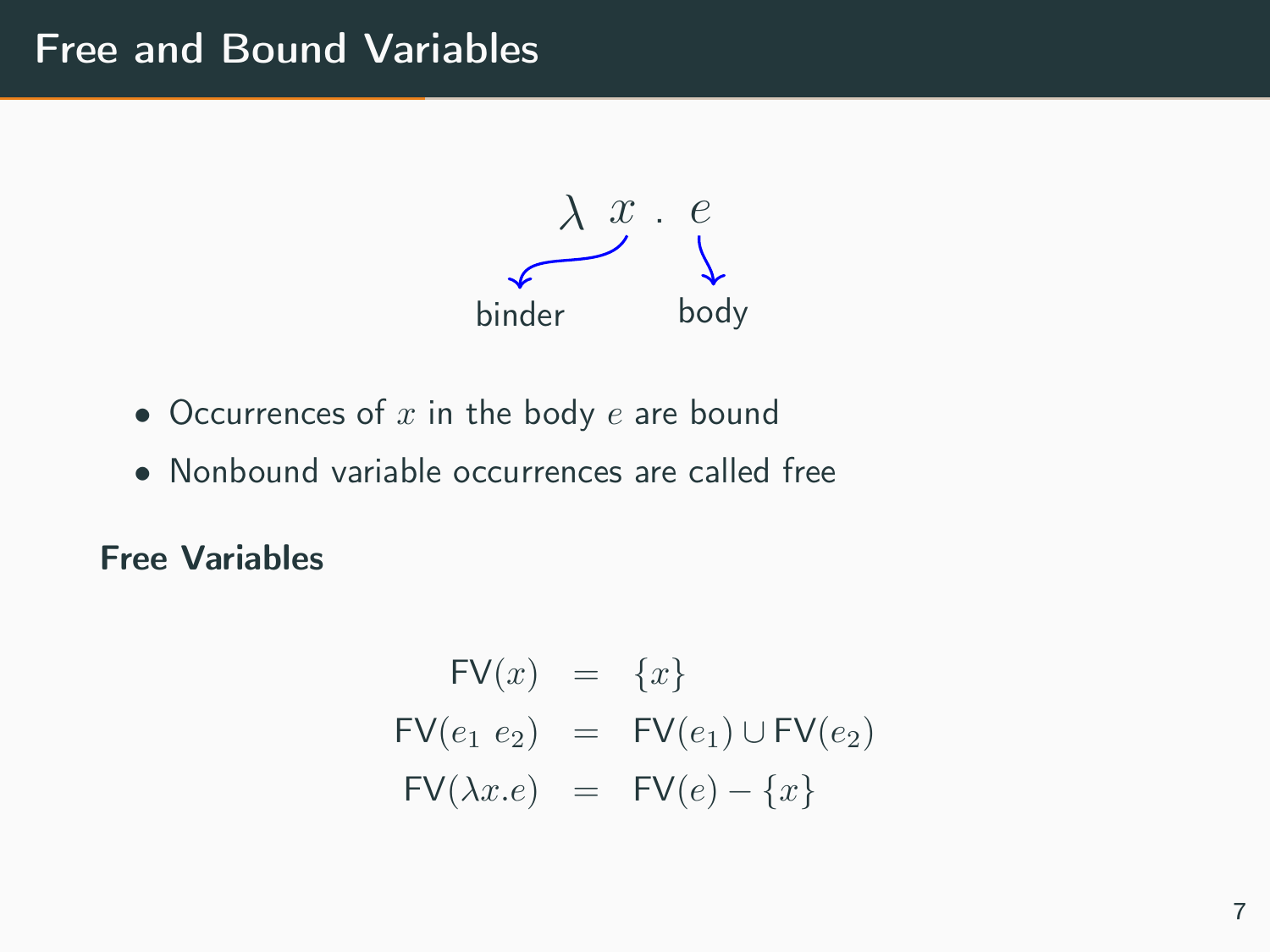# $\lambda x.(x \ (\lambda y.y \ z) \ x) \ y$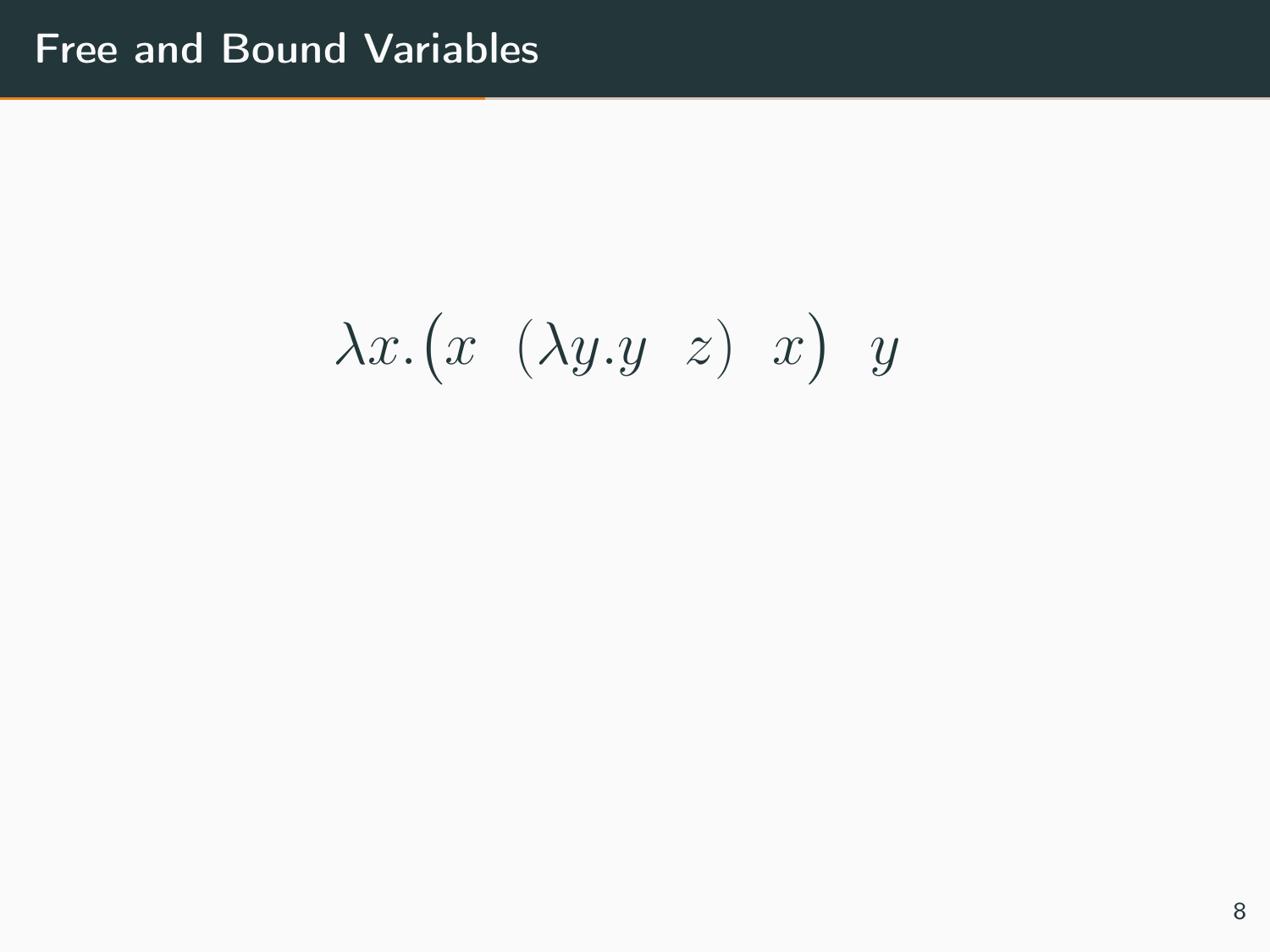# $\lambda x.(x \ (\lambda y.y \ z) \ x) \ y$ bound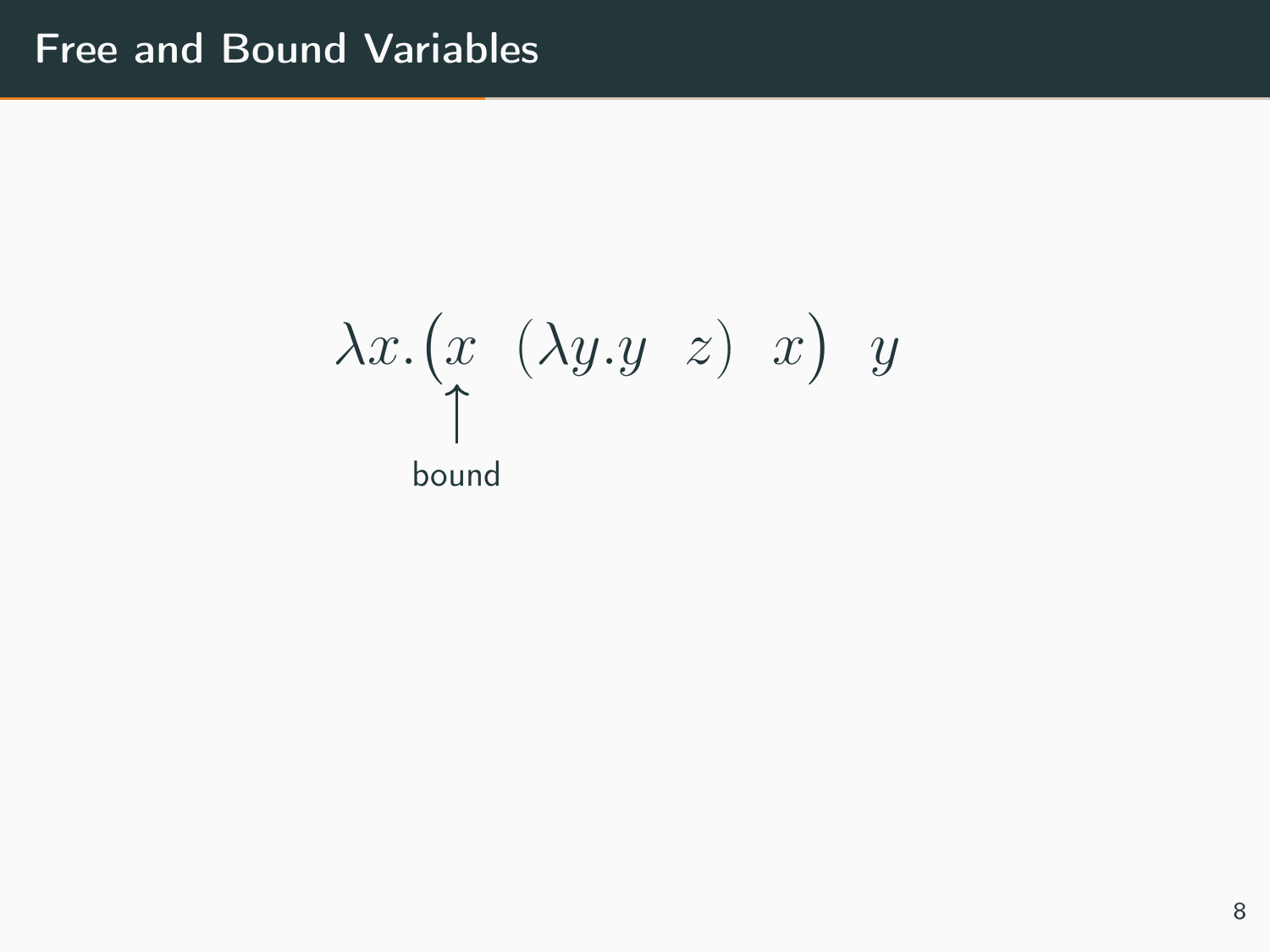$\lambda x.(x \ (\lambda y.y \ z) \ x) \ y$ bound bound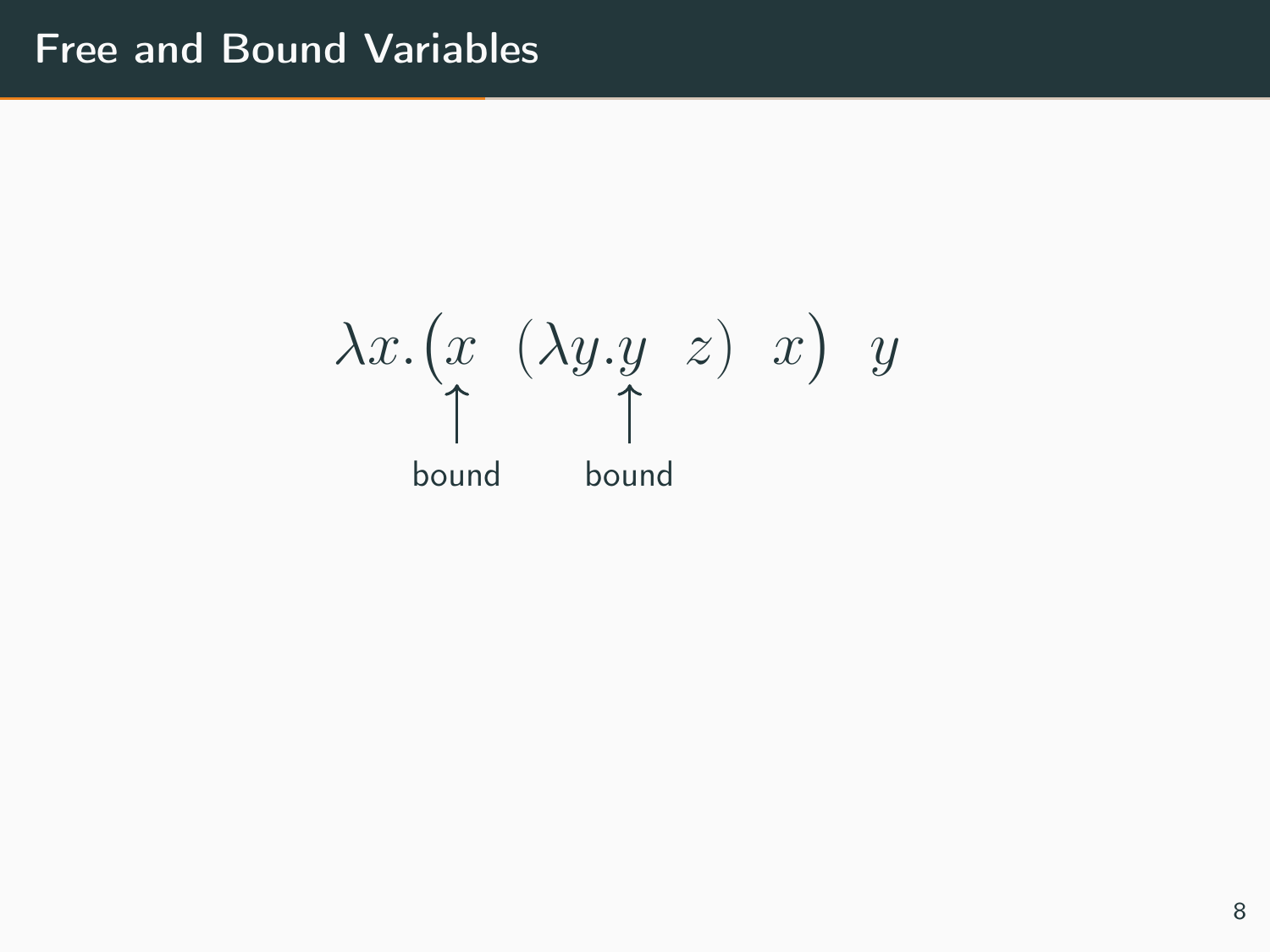$\lambda x.(x \ (\lambda y.y \ z) \ x) \ y$ bound boundfree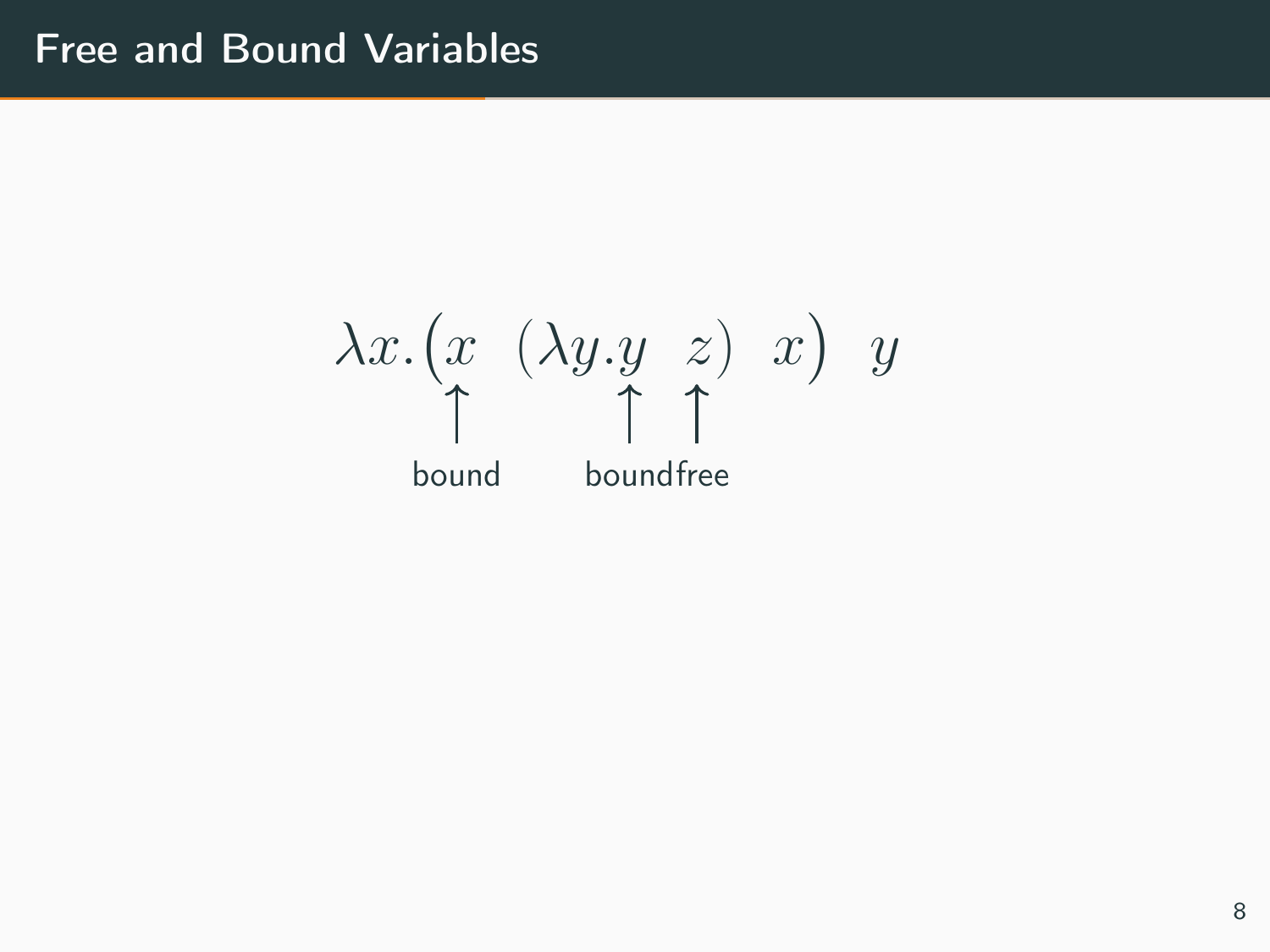$\lambda x.(x \ (\lambda y.y \ z) \ x) \ y$ bound boundfree bound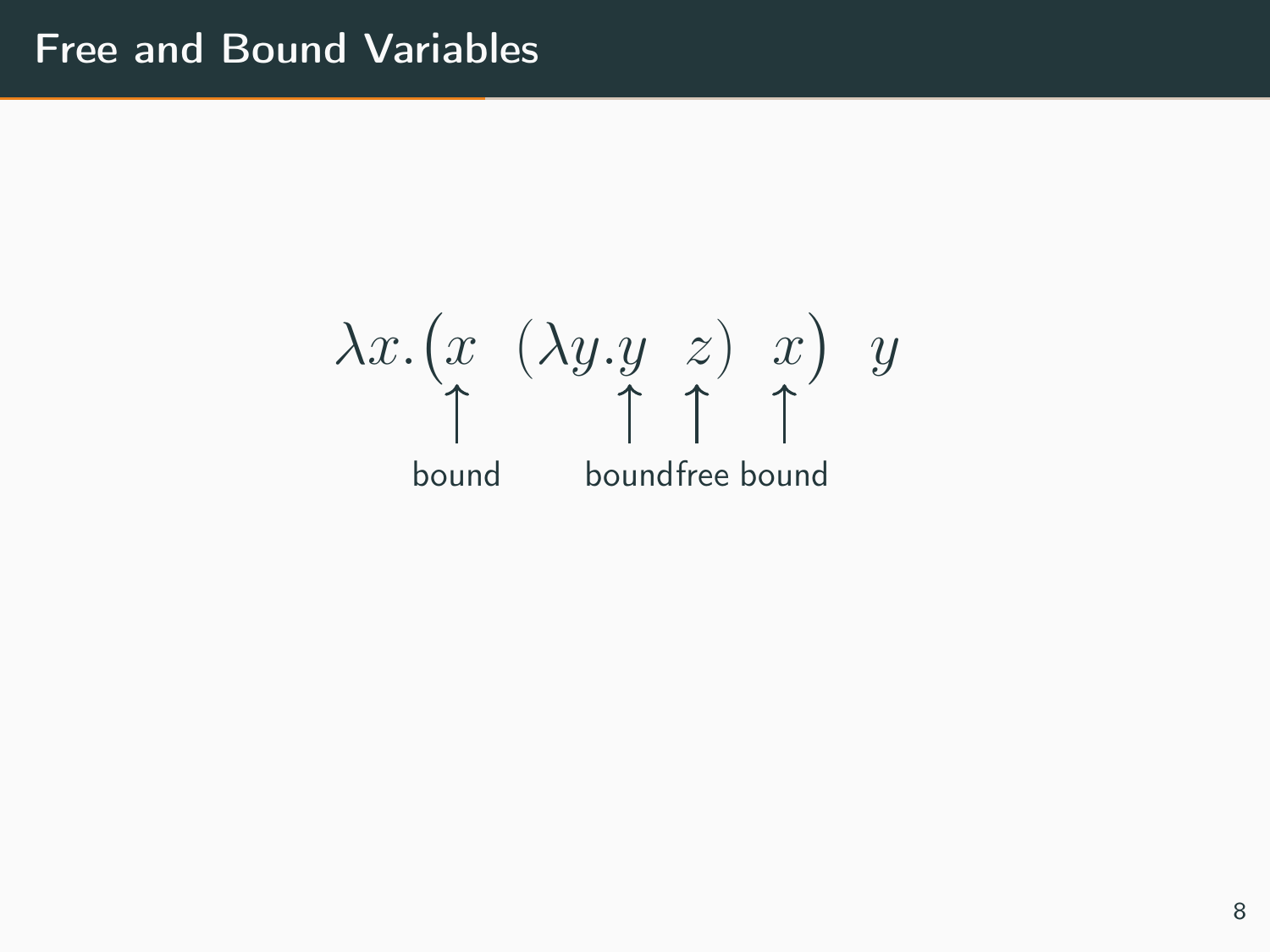$$
\lambda x. (x (\lambda y. y z) x) y\n\uparrow \uparrow \uparrow \uparrow \uparrow \uparrow
$$
\nbound\nbounded bound free

- An expression is **closed** if all variables are bound
- An expression is **open** if it is not closed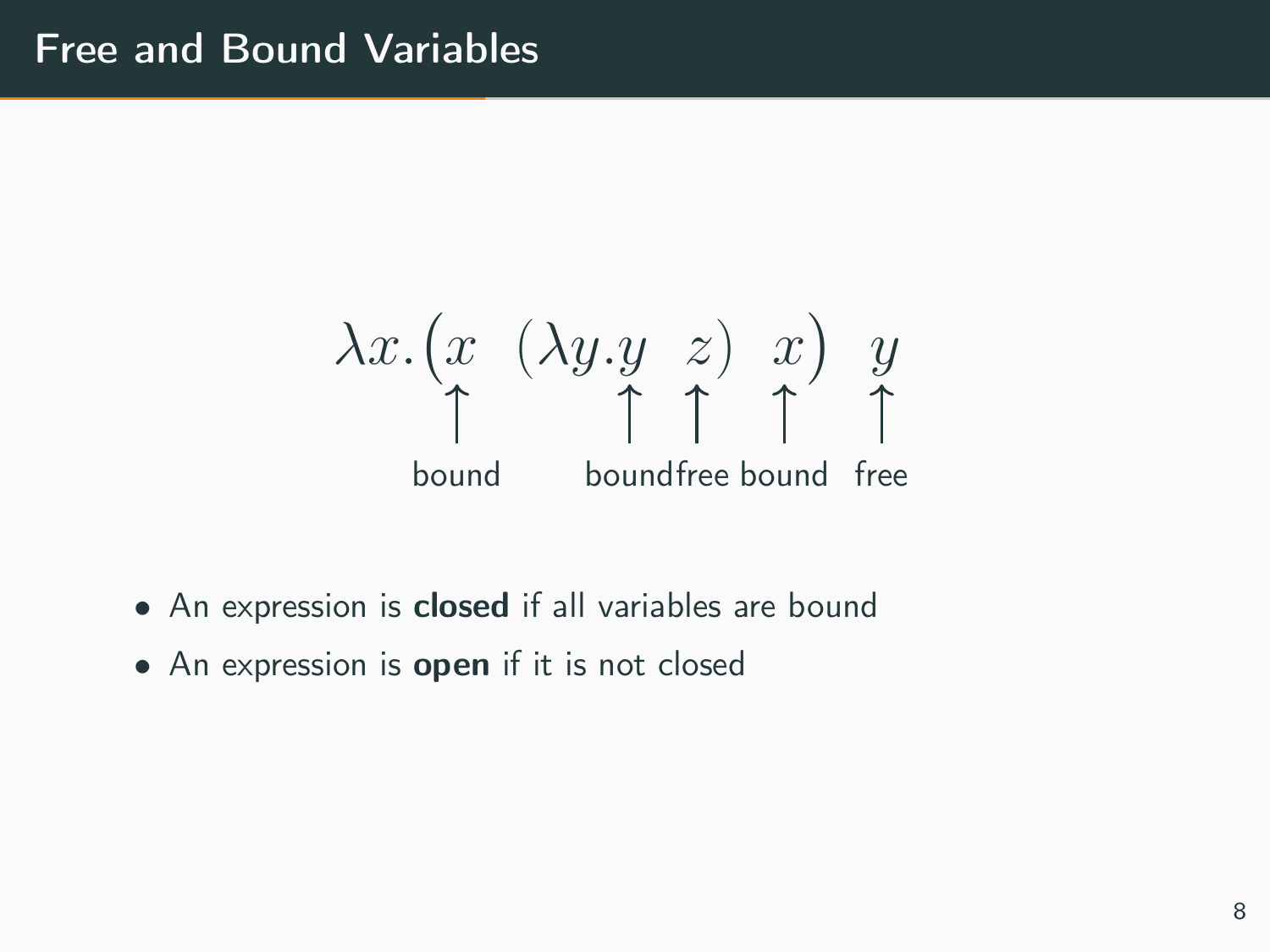- Like in any language with statically nested scoping, we need to worry about variable shadowing
- Shadowing: a variable declared within a scope has the same name as a variable declared in an outer scope

$$
\lambda x. x (\lambda x.x) x
$$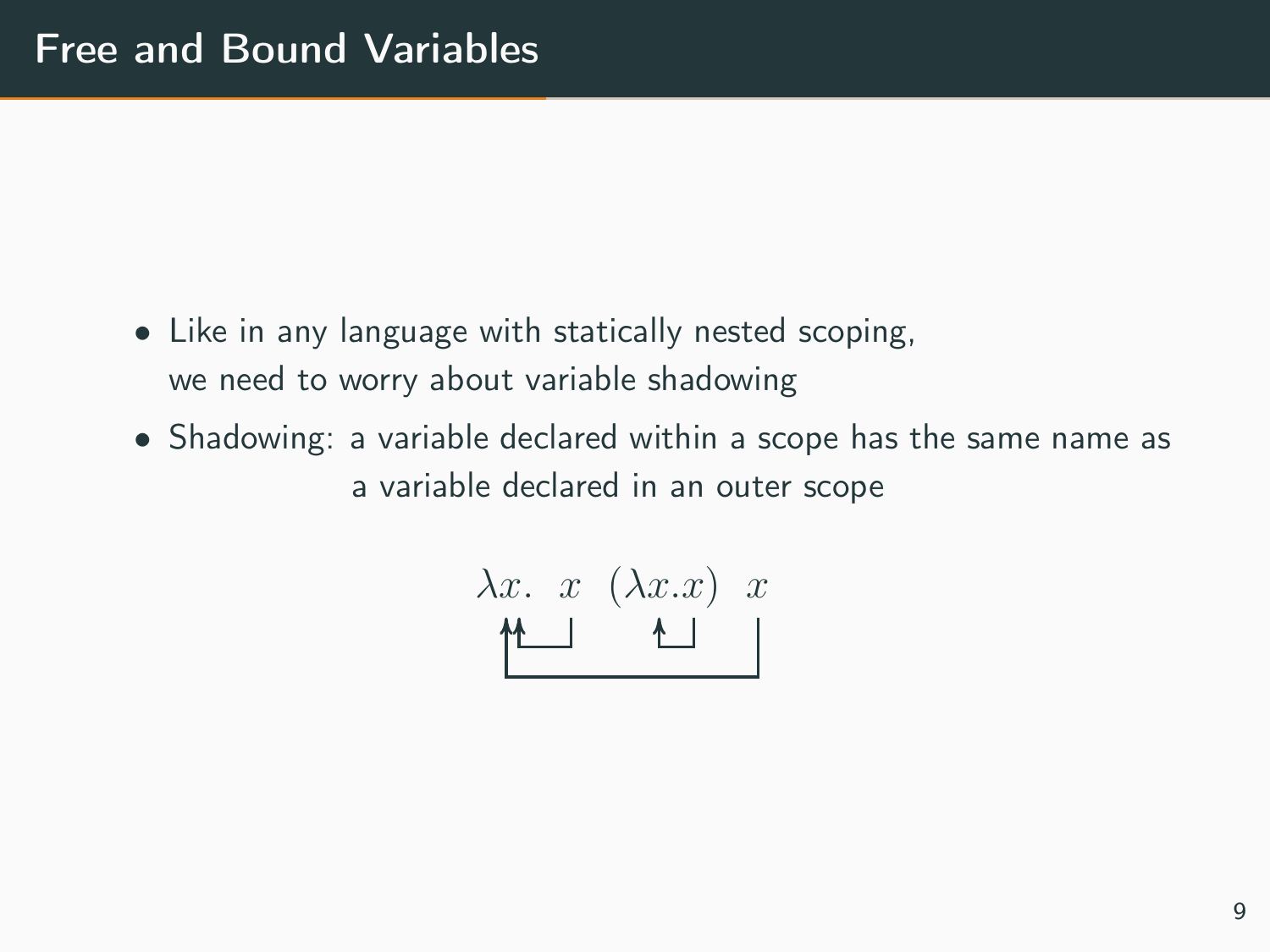- $\alpha$ -equivalence:  $\lambda$ -expressions that can be obtained from one another by renaming the bound variables are identical
- Example:  $\lambda x.x$  is identical to  $\lambda y.y$  and to  $\lambda z.z$
- Intuition:

Change the name of a formal argument and of all its occurrences in the function body: function behavior does not change

- $\alpha$ -conversion: renaming the bound variables in the expression
- Always try to rename bound variables so that they are all unique
	- Write  $\lambda x.x (\lambda y.y) x$  instead of  $\lambda x.x (\lambda x.x) x$
	- Makes it easy to see the scope of bindings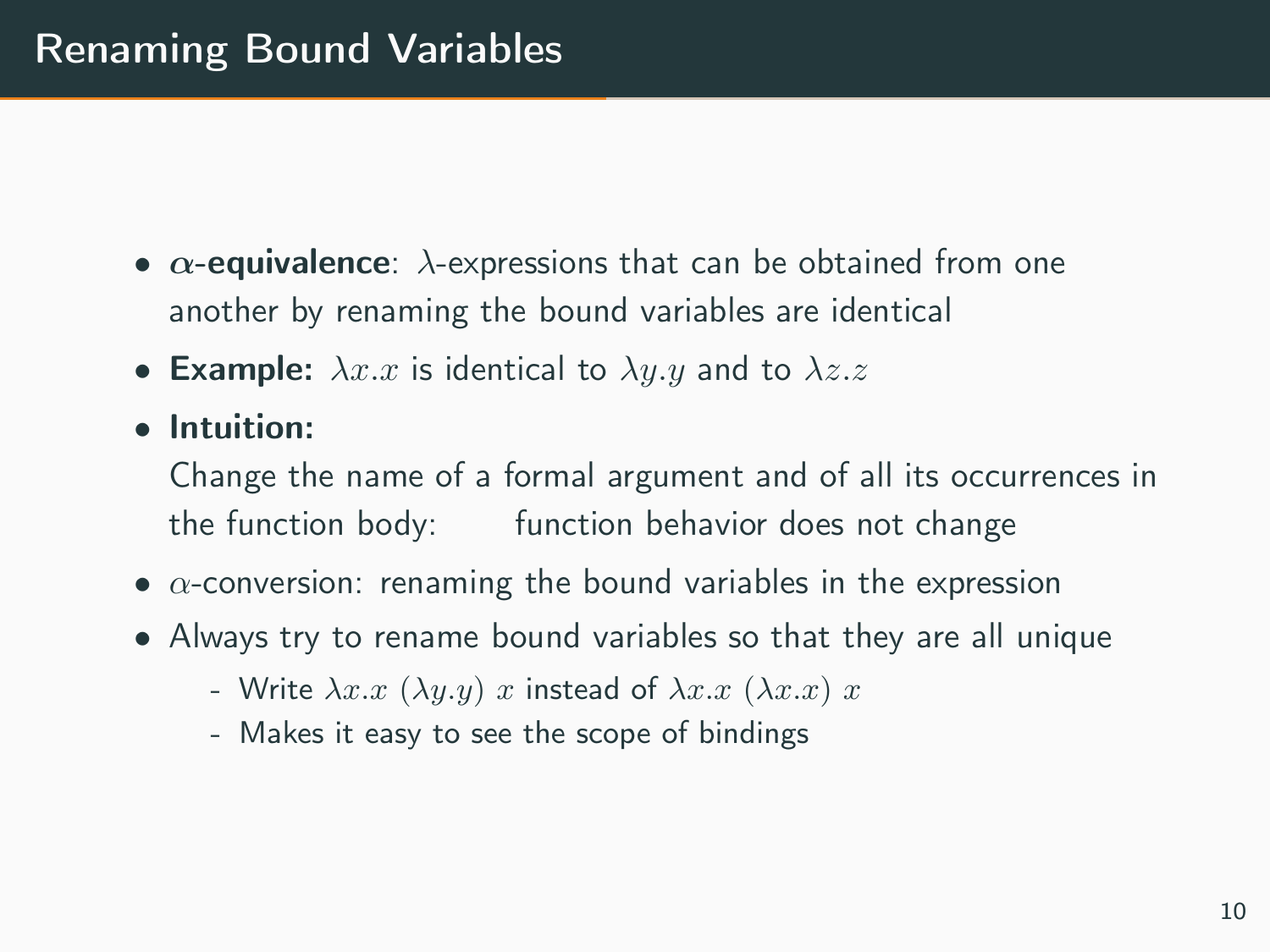## Substitution



 $\lambda$ -expression obtained by replacing each free occurrence of the variable x in e by the  $\lambda$ -expression  $e_1$ 

- Valid Substitution: no free variable in  $e_1$  becomes bound as a result of the substitution  $e[x \mapsto e_1]$
- Invalid Substitution: involves a variable capture or a name clash

#### Example:

• an invalid substitution:

$$
(\lambda x.x \ y)[y \mapsto x] \stackrel{?}{=} \lambda x.x \ x
$$

- first function: applies argument to  $y$
- second function: identity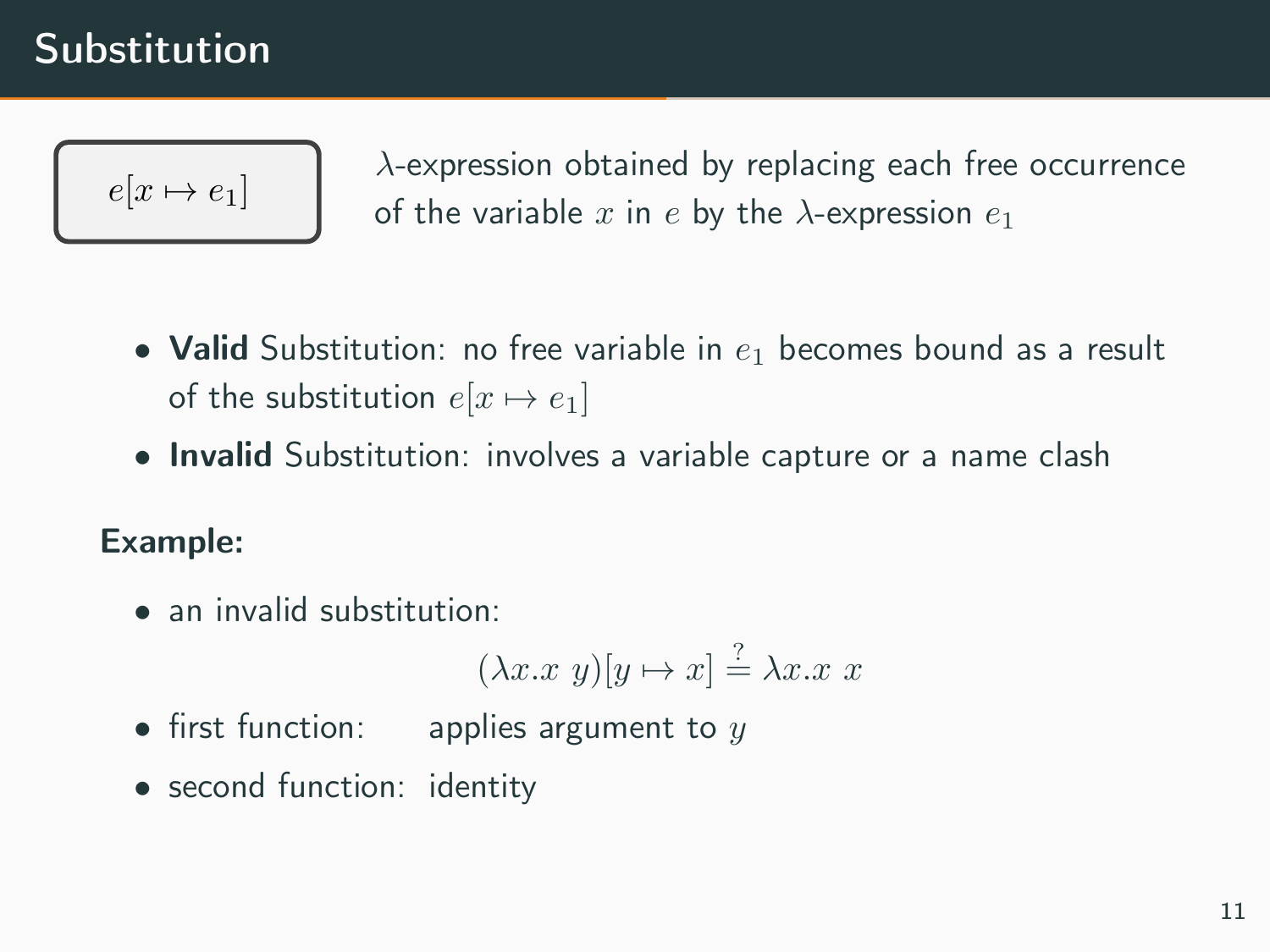## Substitution

• Substitution is defined by cases on  $e[x \mapsto e']$ 

### Variable

$$
y[x \mapsto e'] = e'
$$
if  $x = y$   

$$
y[x \mapsto e'] = y
$$
otherwise

#### Application

$$
(e_1 \ e_2)[x \mapsto e'] = (e_1[x \mapsto e'] \ e_2[x \mapsto e'])
$$

#### Abstraction

$$
(\lambda y.e_1)[x \mapsto e'] = \lambda y.e_1 \qquad \text{if } x = y
$$
  

$$
(\lambda y.e_1)[x \mapsto e'] = \lambda z.((e_1[y \mapsto z])[x \mapsto e']) \qquad \text{otherwise}
$$
  
where  $z \notin (\text{FV}(e_1) \cup \text{FV}(e') \cup \{x\})$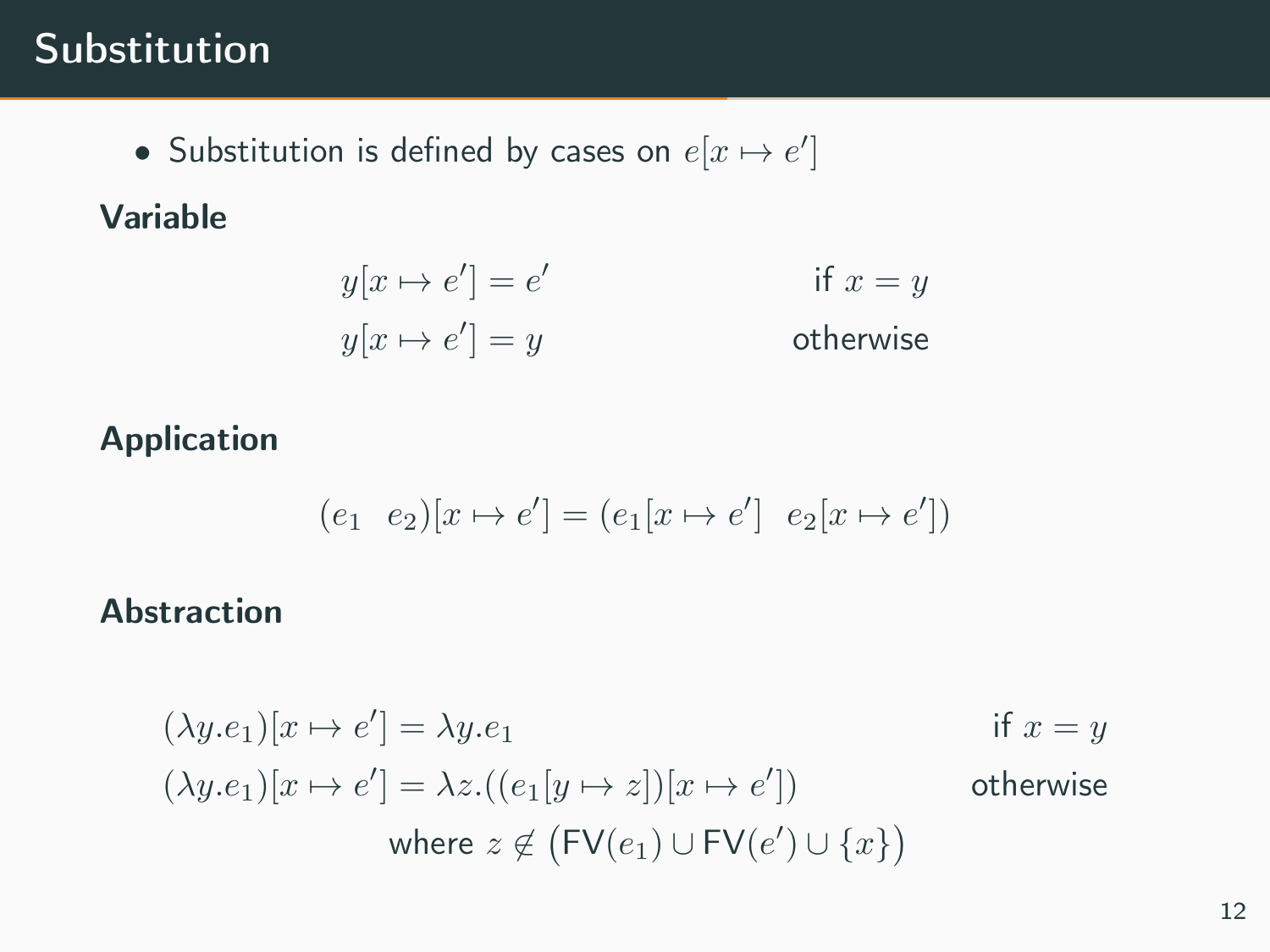• In  $\lambda$ -calculus there is one computation rule called  $\beta$ -reduction

$$
(\lambda x.e) e_1 \rightarrow_{\beta} e[x \mapsto e_1]
$$

- A  $\beta$ -redex (reducible expression) is a term of form  $(\lambda x.e) e_1$
- $\lambda$ -definable functions coincide with the Turing-computable functions  $(\lambda$ -calculus is Turing-complete)
- Any possible computation can be defined in terms of  $\beta$ -reduction rule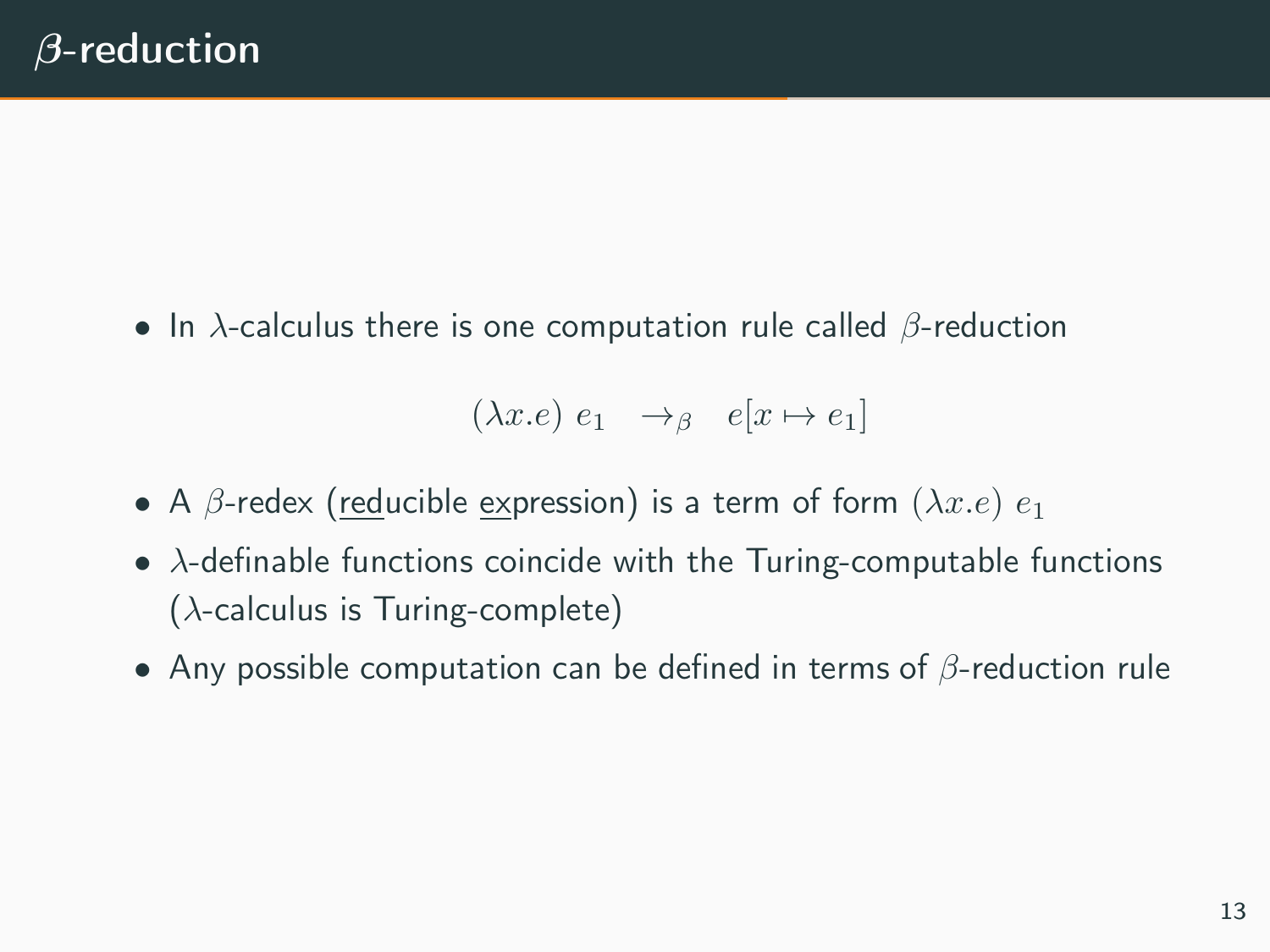## β-reduction Exercise

• Apply the  $\beta$ -reductions in the following expression

 $((\lambda x.\lambda y.x) y) z$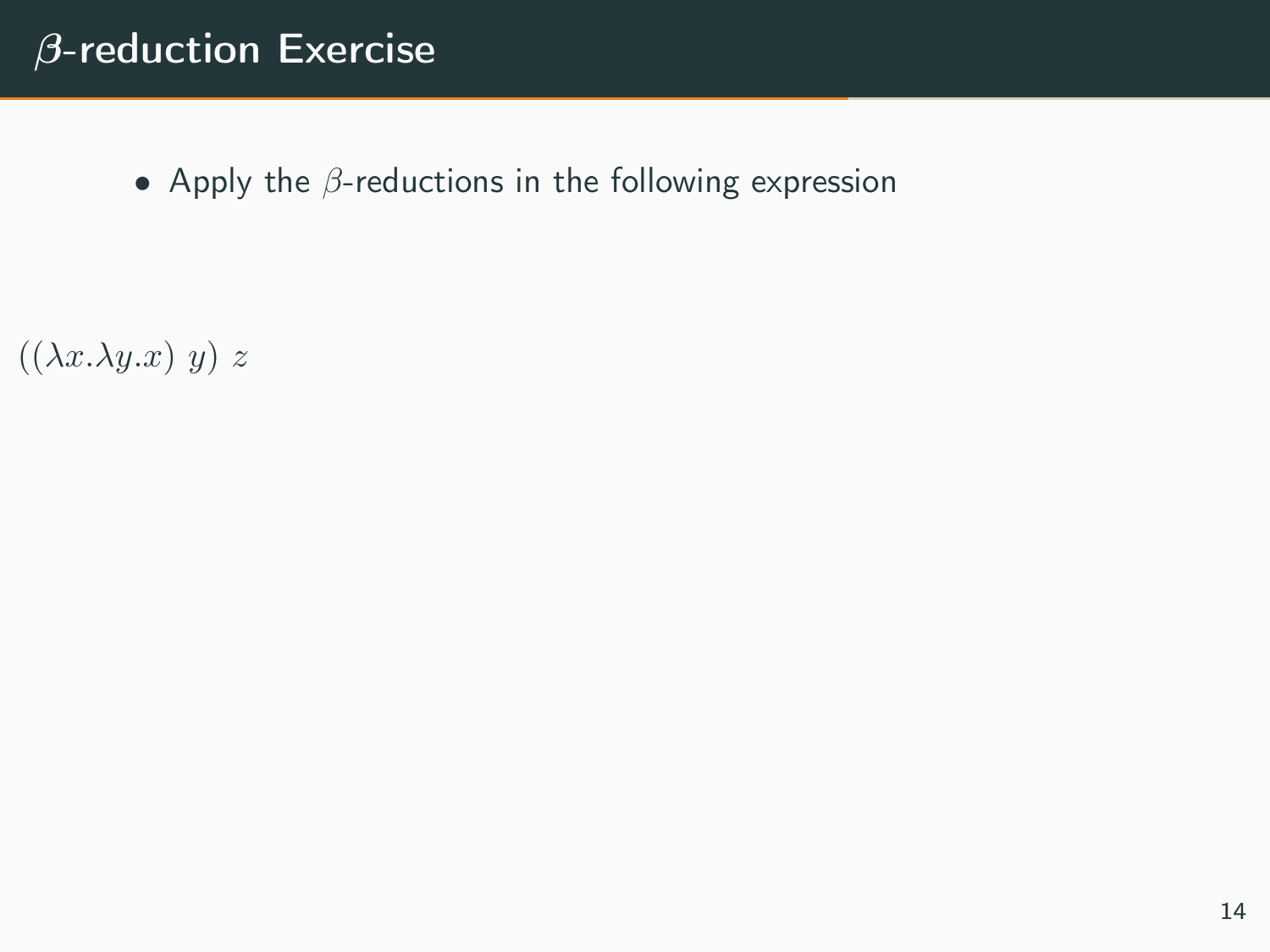• Apply the  $\beta$ -reductions in the following expression

 $((\lambda x.\lambda y.x) y) z$ 

$$
\begin{array}{ll}\n\to_{\beta} & ((\lambda y.x)[x \mapsto y]) \; z \\
\to_{\alpha} & ((\lambda y'.x)[x \mapsto y]) \\
\to & (\lambda y'.y) \; z \\
\to_{\beta} & y[y' \mapsto z] \\
\to & y\n\end{array}
$$

s substitute y for x in the body of  $\lambda y.x$  $z$  after  $\alpha$ -conversion first  $\beta$ -reduction complete  $\mapsto z$ ] substitute  $z$  for  $y'$  in  $y$ second  $\beta$ -reduction complete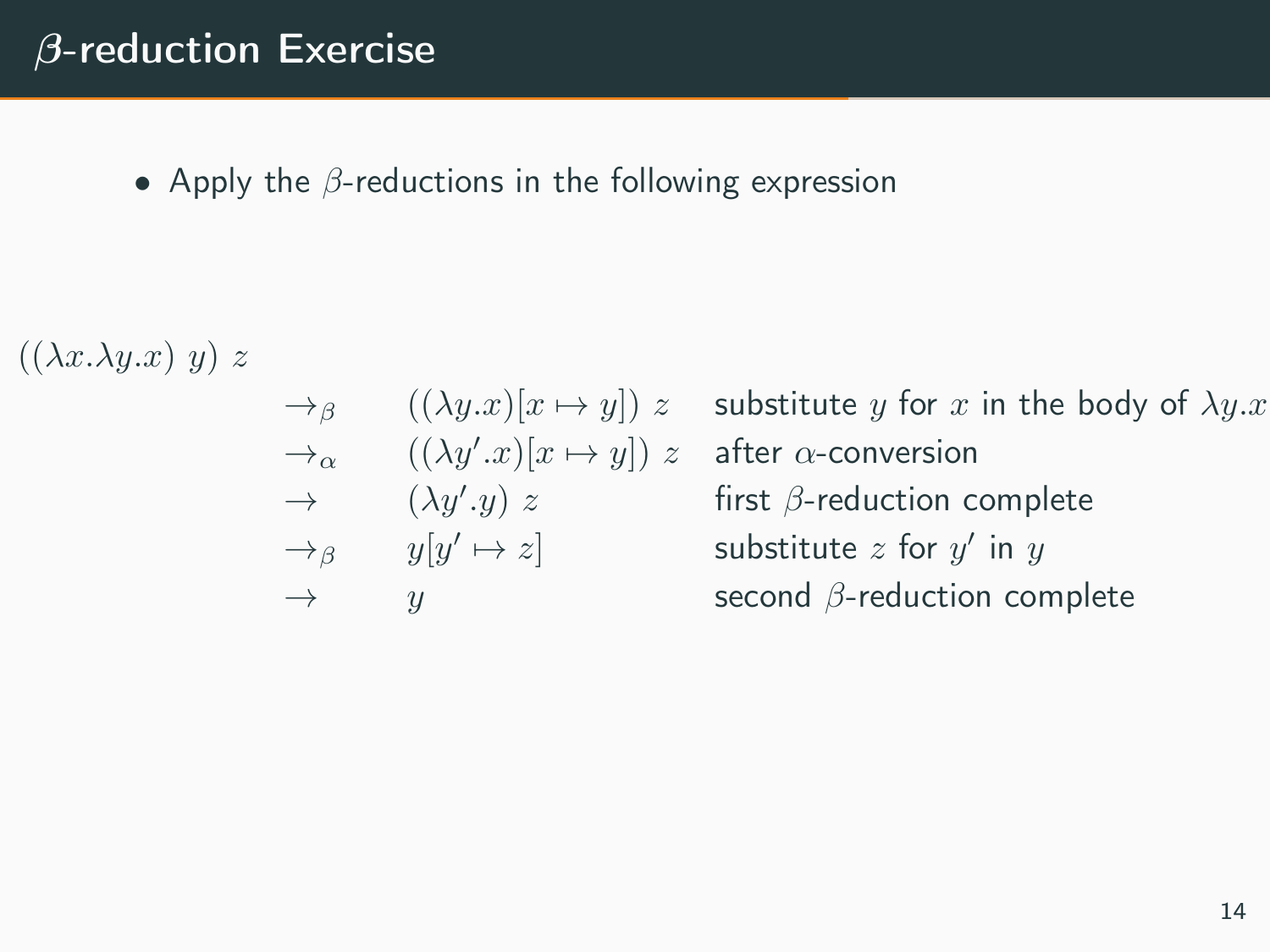## β-reduction Exercise

• Apply the  $\beta$ -reductions in the following expression

 $(\lambda x.x x)(\lambda x.x x)$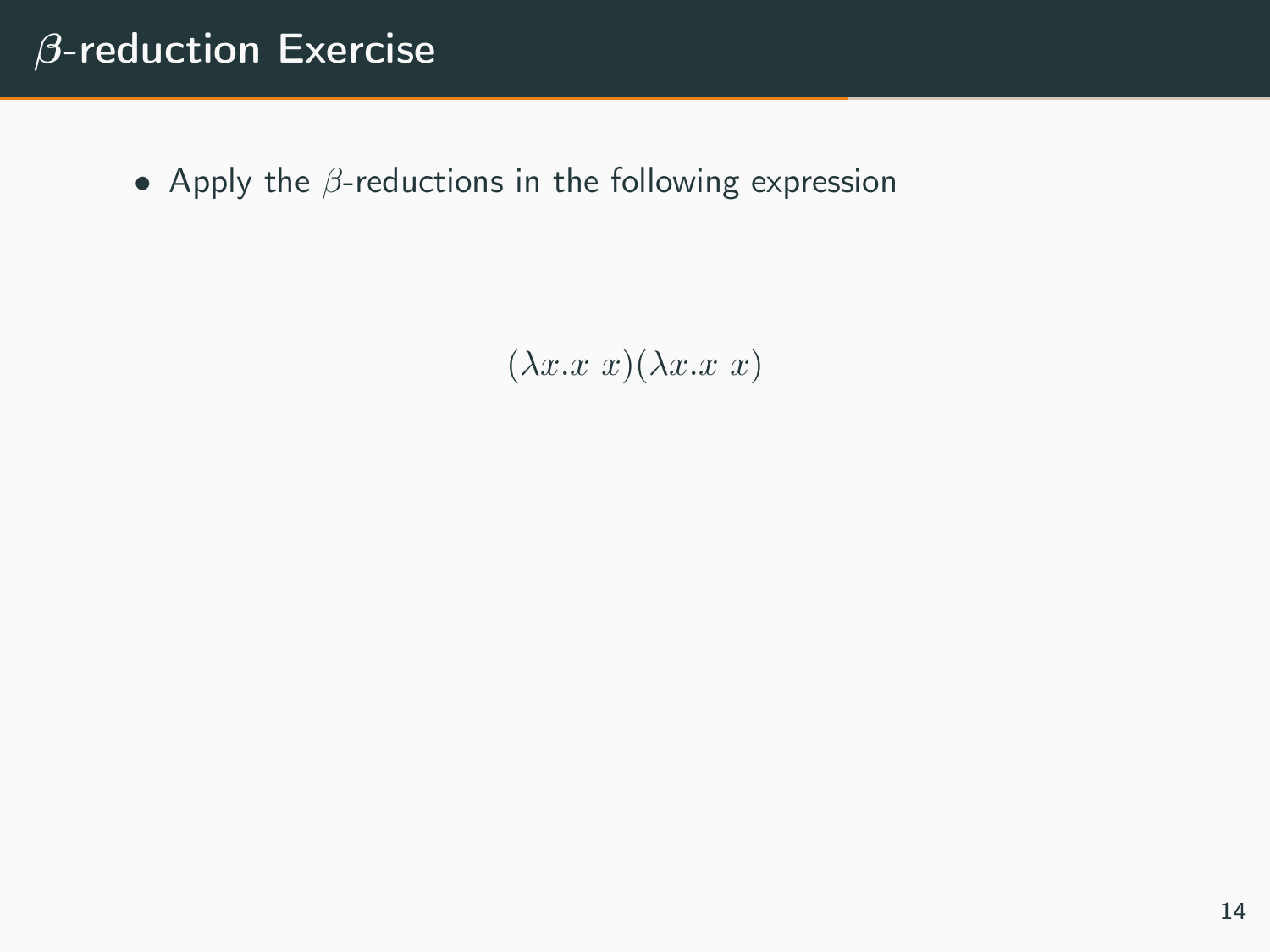## β-reduction Exercise

• Apply the  $\beta$ -reductions in the following expression

```
(\lambda x.x x)(\lambda x.x x)
```
- Each time you beta-reduce you get the same expression back
- $\lambda$ -calculus is equivalent to Turing machine
- Turing machine may fail to halt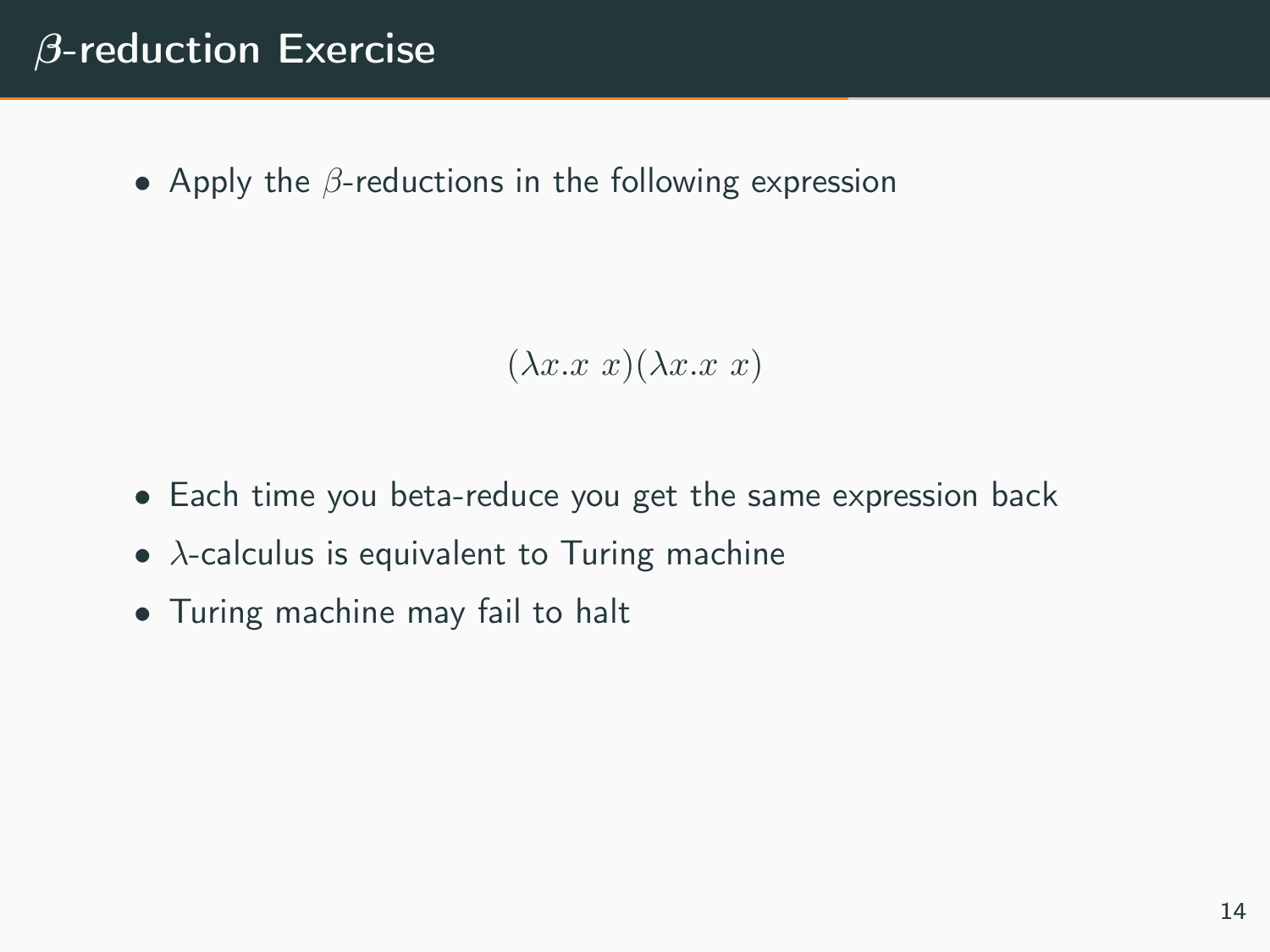### $\eta$ -conversion

•  $\eta$ -reduction is useful to eliminate redundant  $\lambda$ -abstractions

$$
\lambda x. (e \ x) \rightarrow_{\eta} e \qquad \text{if } x \notin \textsf{FV}(e)
$$

- Motivation for  $\eta$ -conversion:
- $\lambda x. (e \ x)$  and  $e$  behave identically as functions

$$
(\lambda x. (e \ x)) \ u \rightarrow_{\beta} \ (e \ u) \qquad \text{if } x \notin \mathsf{FV}(e)
$$

#### Example:

$$
(\lambda x.(\lambda y.x \ y) \ (y \ w))
$$
  
\n
$$
\rightarrow_{\alpha} (\lambda x.(\lambda y'.x \ y') \ (y \ w))
$$
  
\n
$$
\rightarrow_{\beta} \lambda y'.((y \ w) \ y')
$$
  
\n
$$
\rightarrow_{\eta} (y \ w)
$$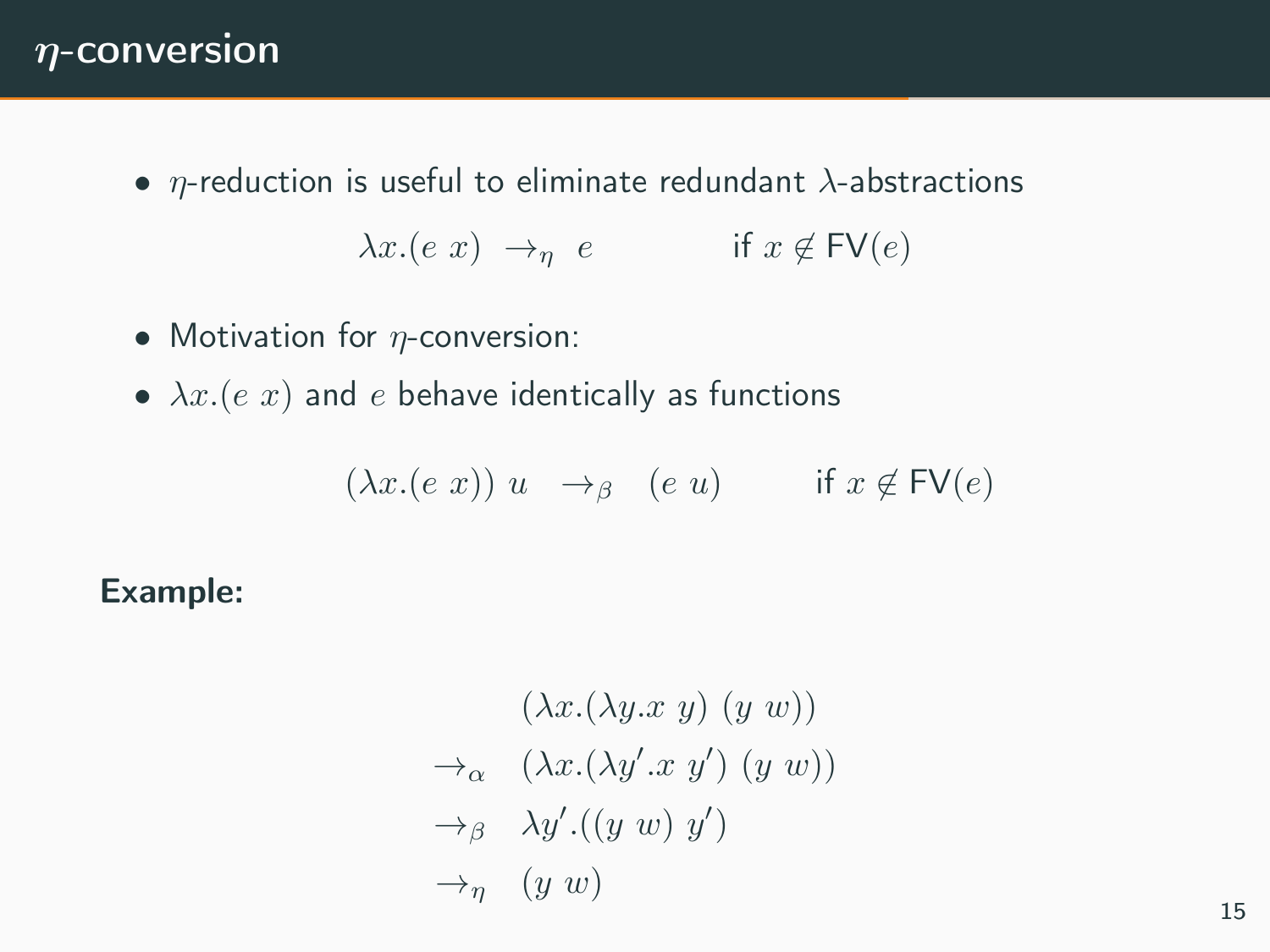## Computing with  $\lambda$ -calculus

- $\lambda$ -calculus is a **core** programming language: it is Turing complete
- How can we possibly compute with the  $\lambda$ -calculus when we have no data to manipulate?
- 1. no numbers
- 2. no data-structures
- 3. no control structures (if-then-else, loops)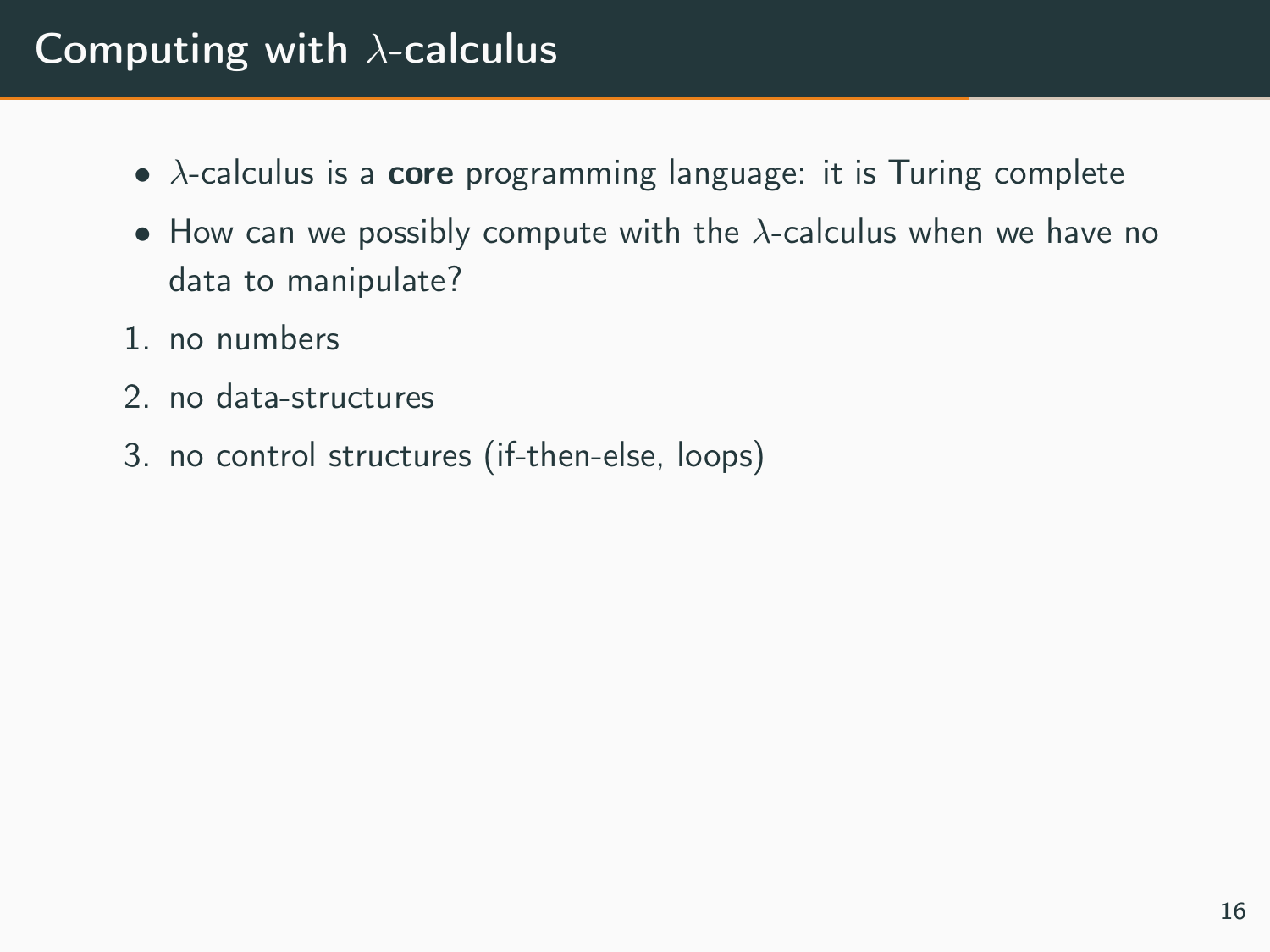## Computing with  $\lambda$ -calculus

- $\lambda$ -calculus is a **core** programming language: it is Turing complete
- How can we possibly compute with the  $\lambda$ -calculus when we have no data to manipulate?
- 1. no numbers
- 2. no data-structures
- 3. no control structures (if-then-else, loops)

#### Church Encoding:

Representation of data and operators in the lambda calculus

- Not intended as a practical implementation of primitive data types
- It shows that other primitive data types are not required to represent any calculation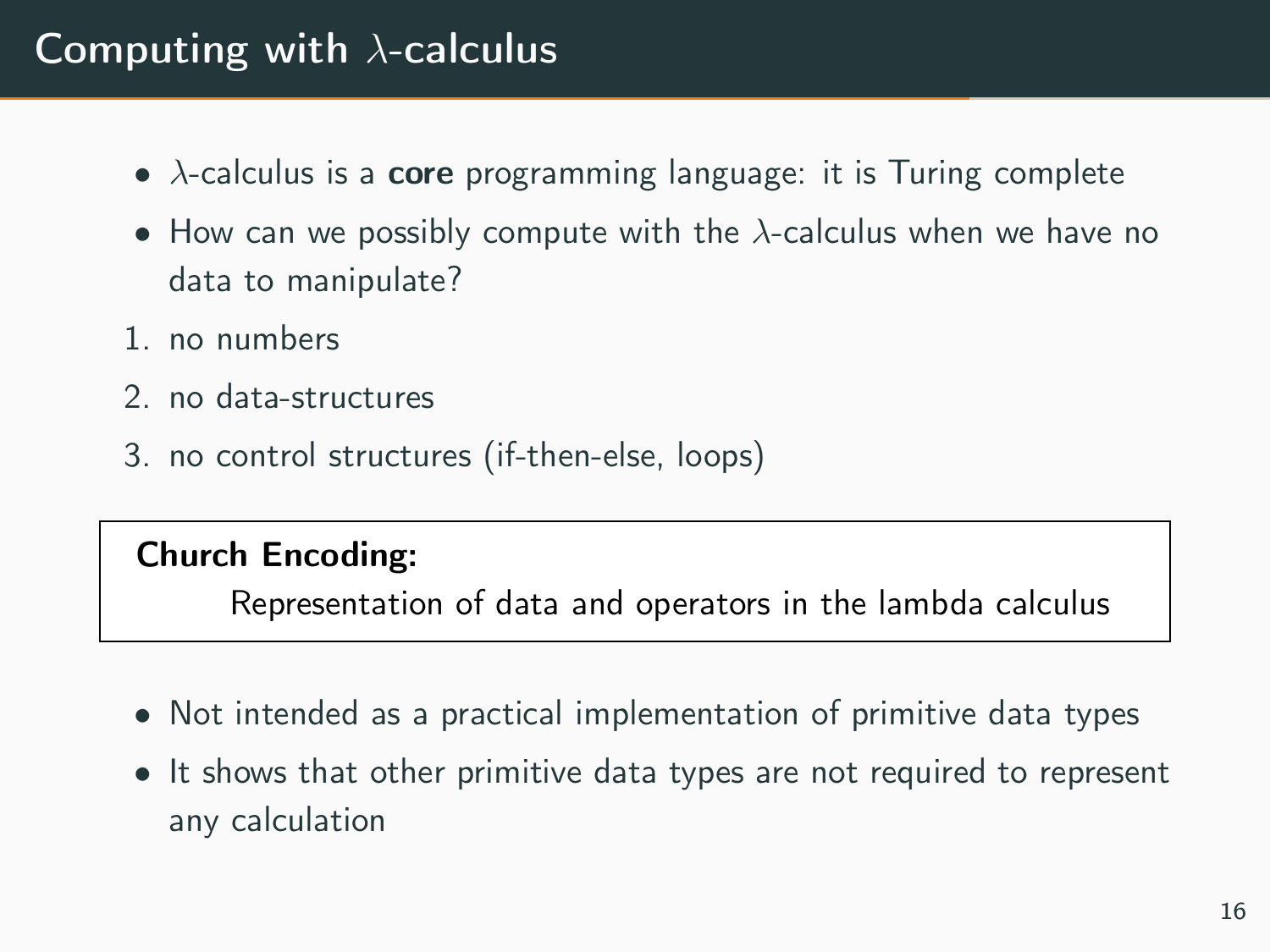- We need to define functions TRUE, FALSE, AND, NOT, IF that behave as expected
- For example:

AND TRUE FALSE  $=$  FAI SF NOT FALSE  $=$  TRUE IF TRUE  $e_1 e_2 = e_1$ IF FALSE  $e_1 e_2 = e_2$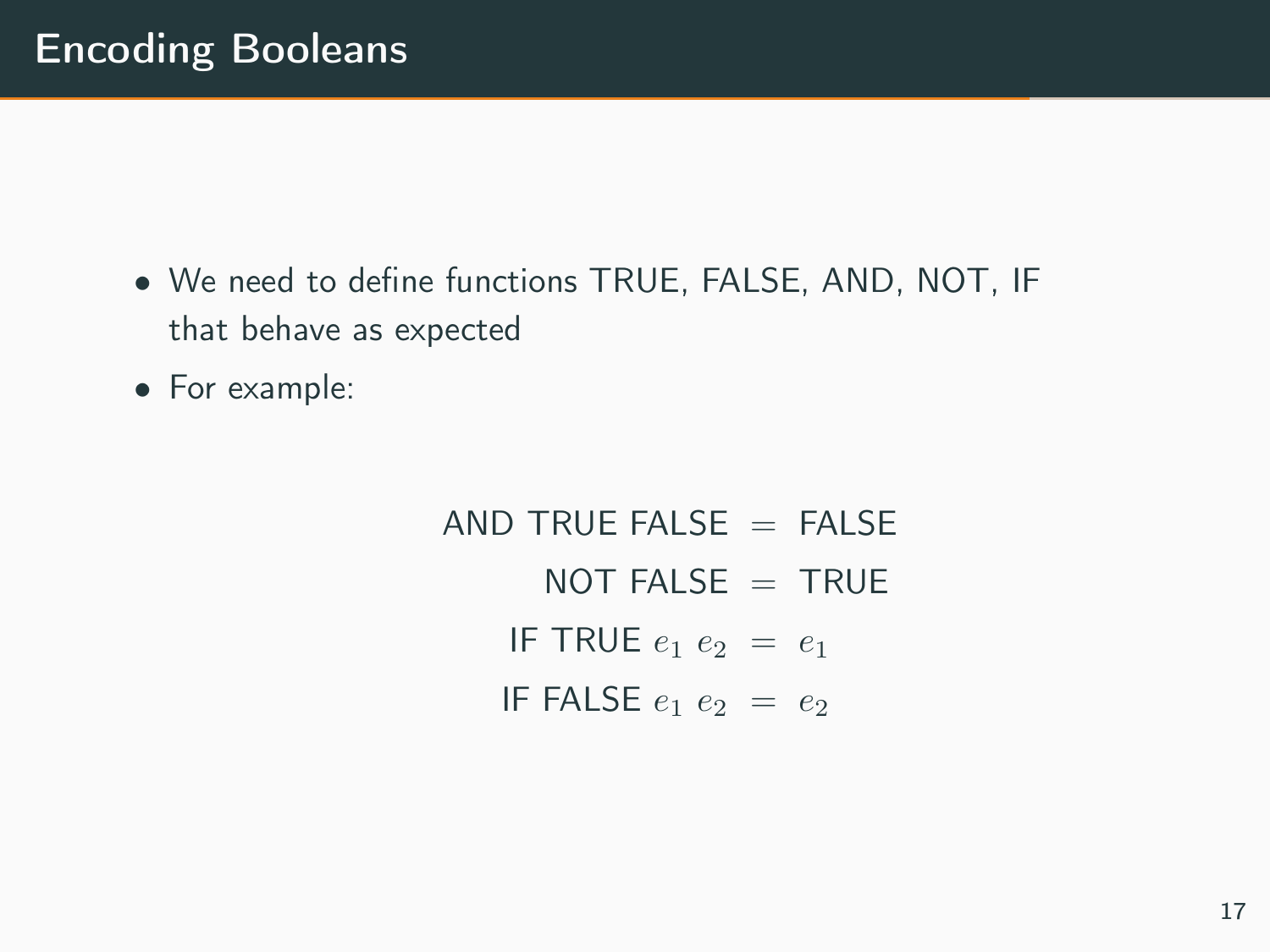• We can define TRUE and FALSE as e.g. following

$$
\mathsf{TRUE} \stackrel{\triangle}{=} \lambda x.\lambda y.x
$$

$$
\mathsf{FALSE} \stackrel{\triangle}{=} \lambda x.\lambda y.y
$$

- Both TRUE and FALSE take two arguments:
- TRUE returns the first
- FALSE returns the second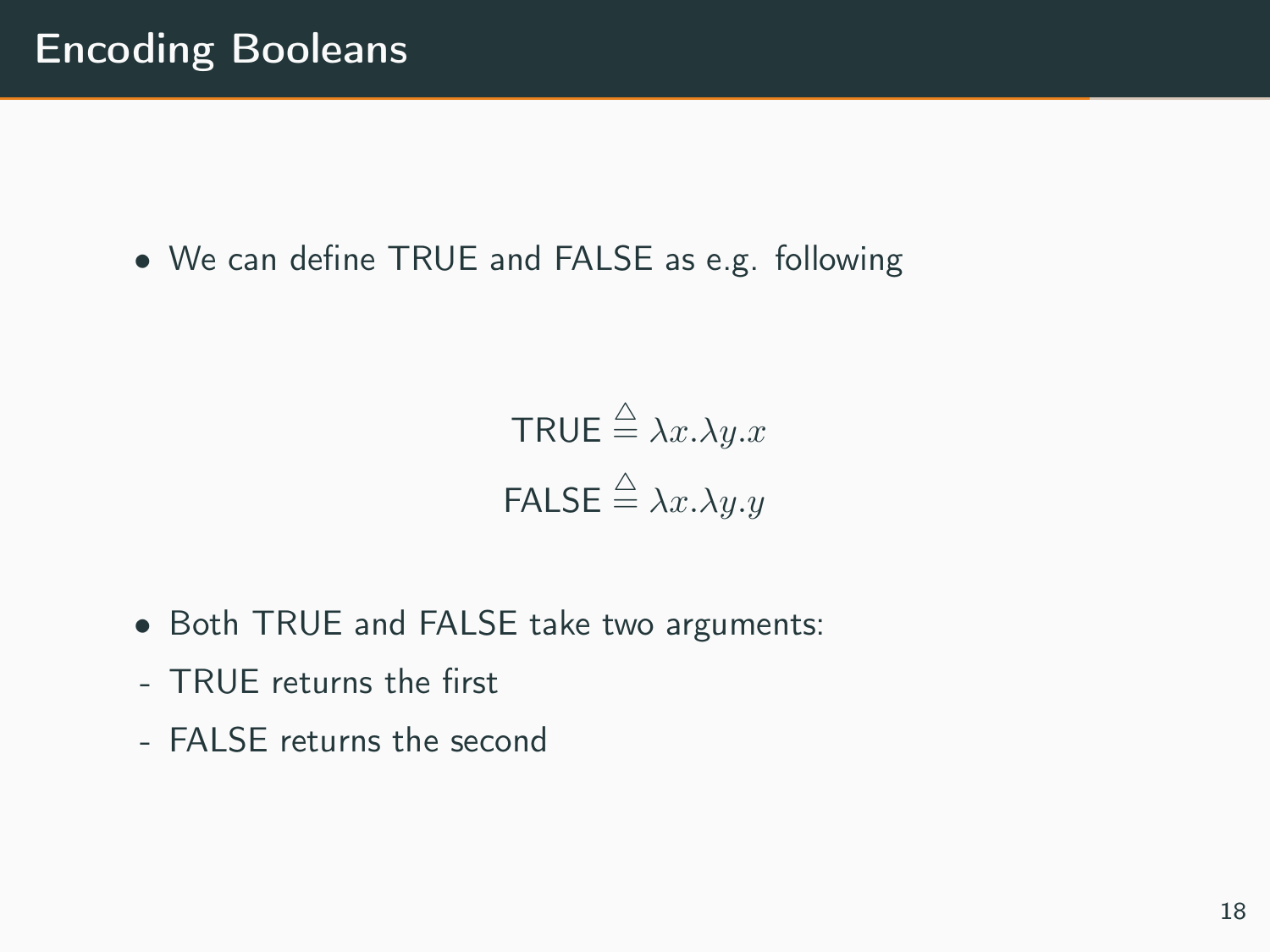• Conditional statement takes three arguments  $b, e_t, e_f$  where: b is a Boolean value and  $e_t$ ,  $e_f$  are arbitrary  $\lambda$ -expressions

$$
\mathsf{IF} = \lambda b. \lambda e_t. \lambda e_f. \begin{cases} e_t & \text{if } b = \text{true} \\ e_f & \text{if } b = \text{false} \end{cases}
$$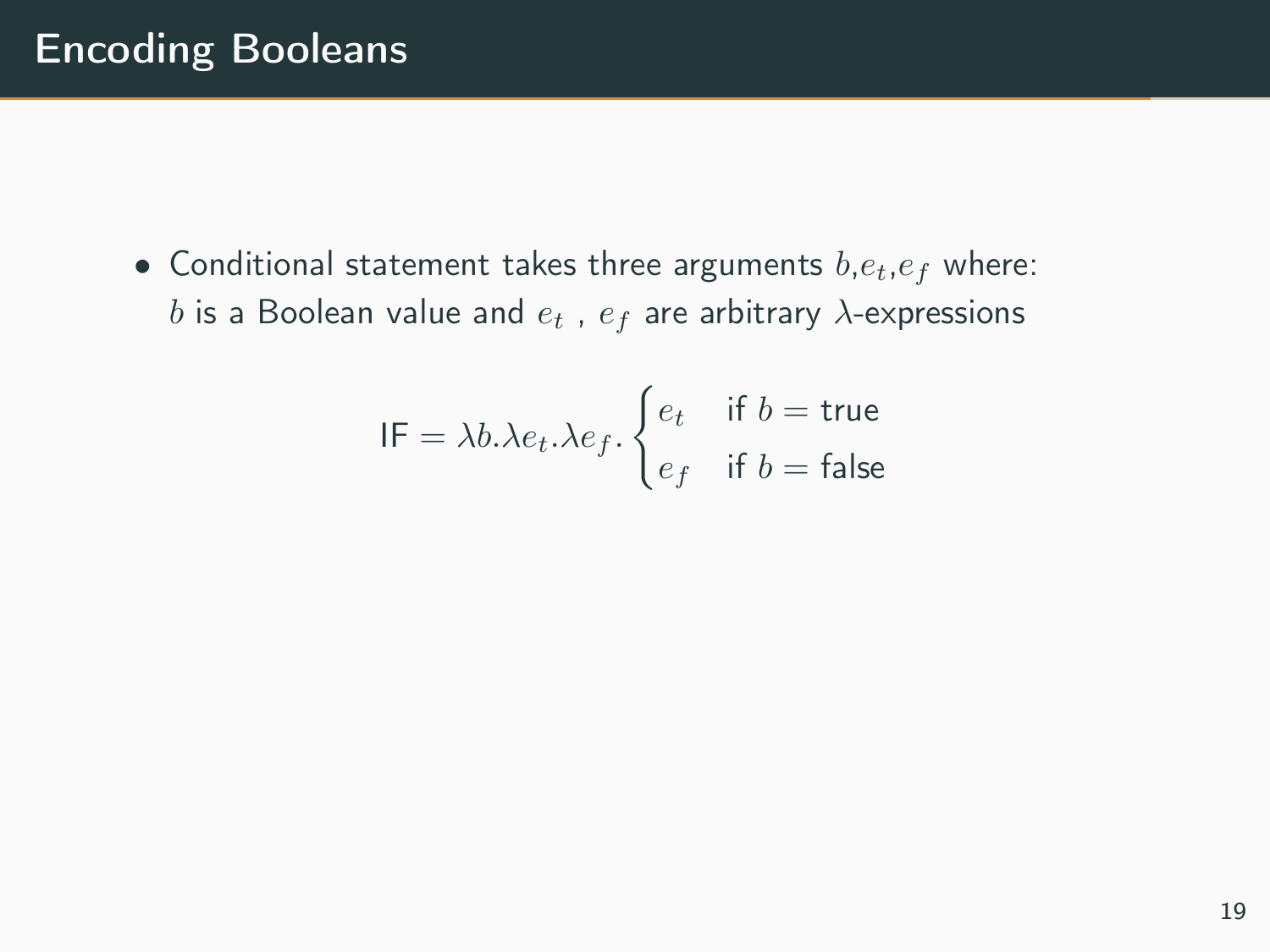• Conditional statement takes three arguments  $b, e_t, e_f$  where: b is a Boolean value and  $e_t$ ,  $e_f$  are arbitrary  $\lambda$ -expressions

$$
\mathsf{IF} = \lambda b. \lambda e_t. \lambda e_f. \begin{cases} e_t & \text{if } b = \text{true} \\ e_f & \text{if } b = \text{false} \end{cases}
$$

• Since TRUE  $e_t e_f \rightarrow_\beta e_t$  and FALSE  $e_t e_f \rightarrow_\beta e_f$  we define

$$
IF \stackrel{\triangle}{=} \lambda b. \lambda e_t. \lambda e_f. b e_t e_f
$$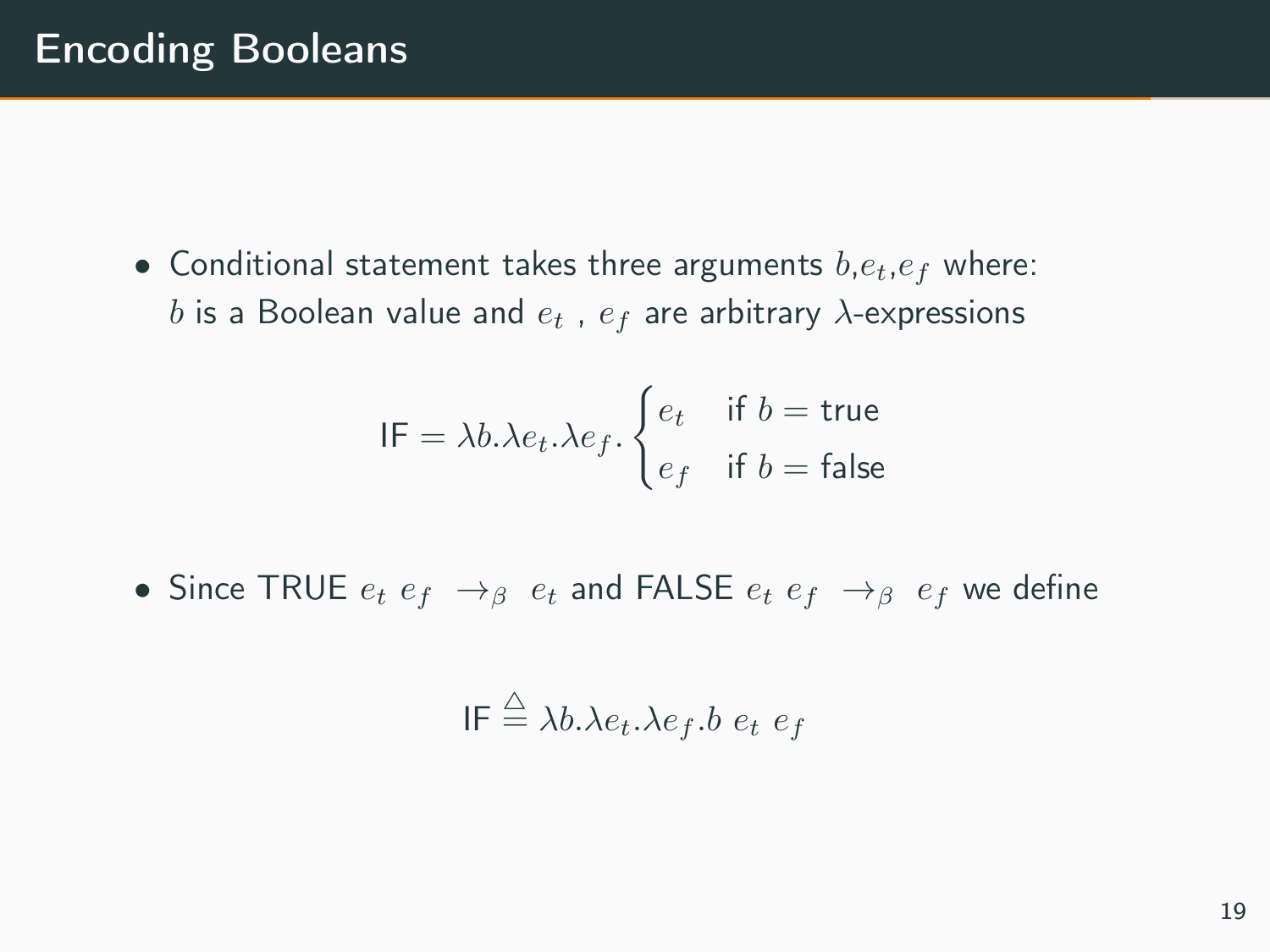$$
\begin{aligned}\n\text{NOT} &\stackrel{\triangle}{=} \lambda b.b \text{ FALSE TRUE} \\
\text{AND} &\stackrel{\triangle}{=} \lambda b_1 . \lambda b_2 . b_1 b_2 \text{ FALSE} \\
\text{OR} &\stackrel{\triangle}{=} \lambda b_1 . \lambda b_2 . b_1 \text{ TRUE } b_2\n\end{aligned}
$$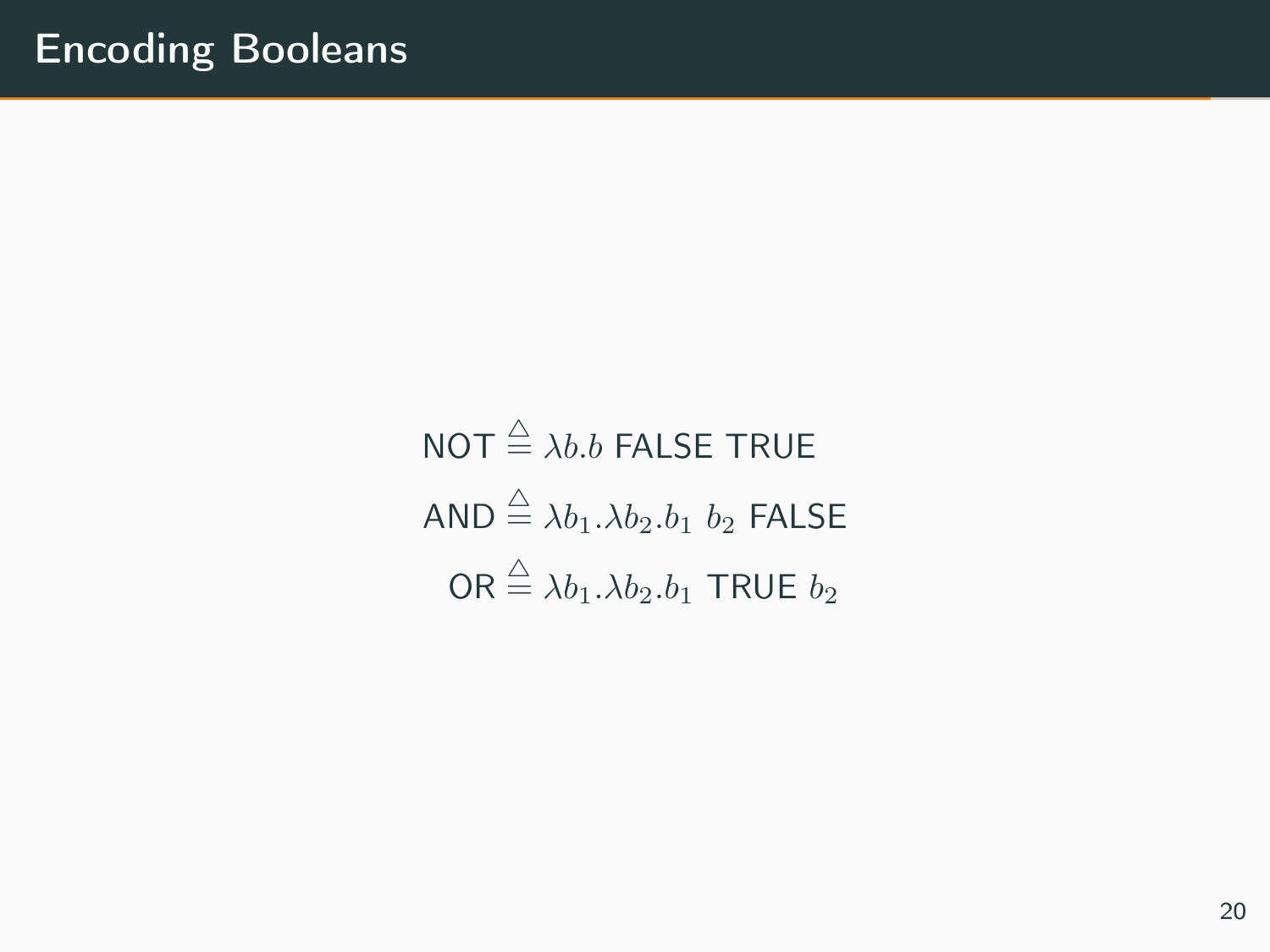## Church Numerals

 $c_0$   $\lambda s.\lambda z.z$  $c_1$   $\lambda s.\lambda z.s z$  $c_2$   $\lambda s.\lambda z.s$  (s z)  $c_3$   $\lambda s.\lambda z.s$  (s (s z))

• Encode numbers with two-argument functions

· · ·

- "Number  $i$ " composes the first argument  $i$  times, starting with the second argument
- $z$  stands for "zero" and  $s$  for "successor" (think unary)